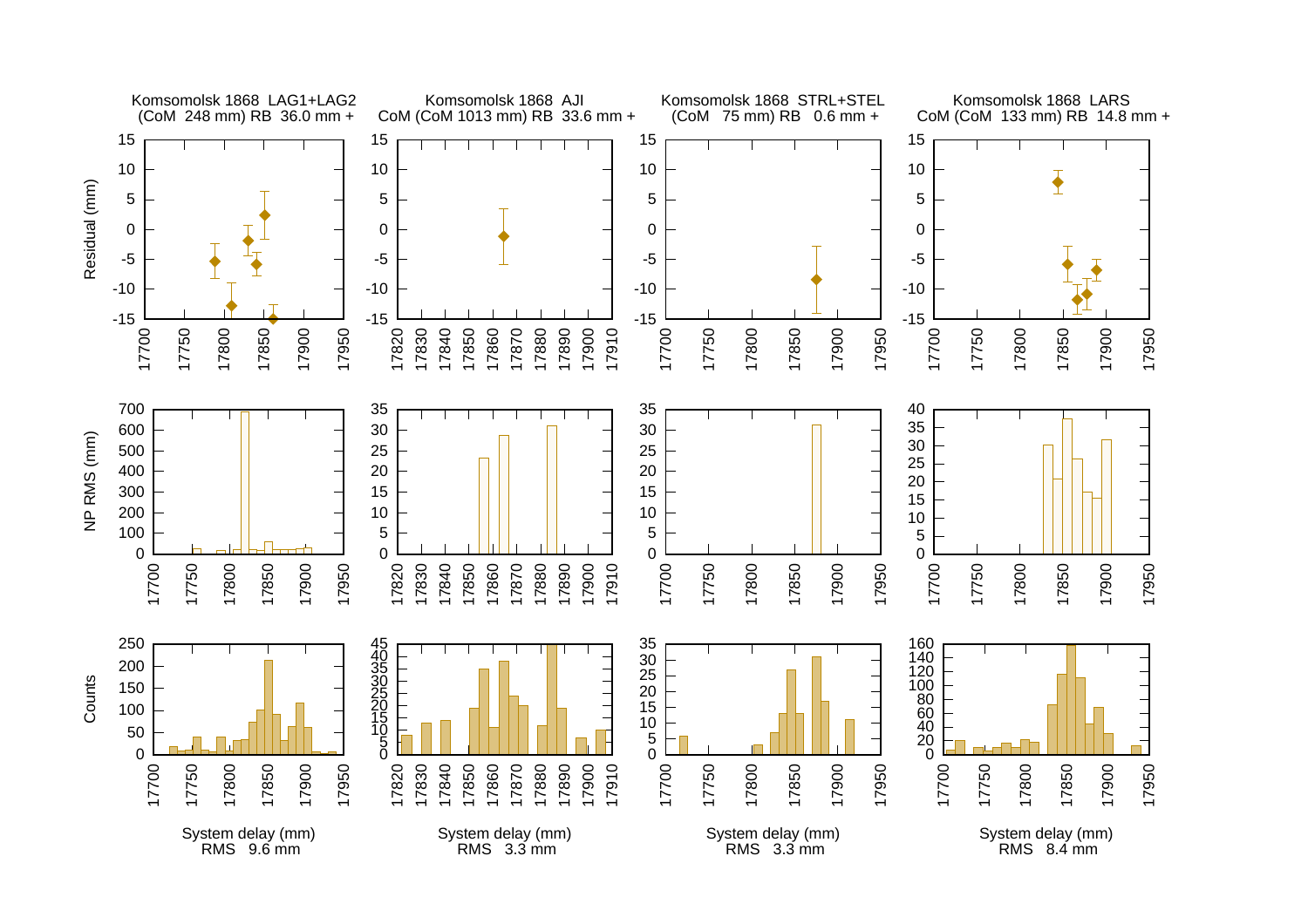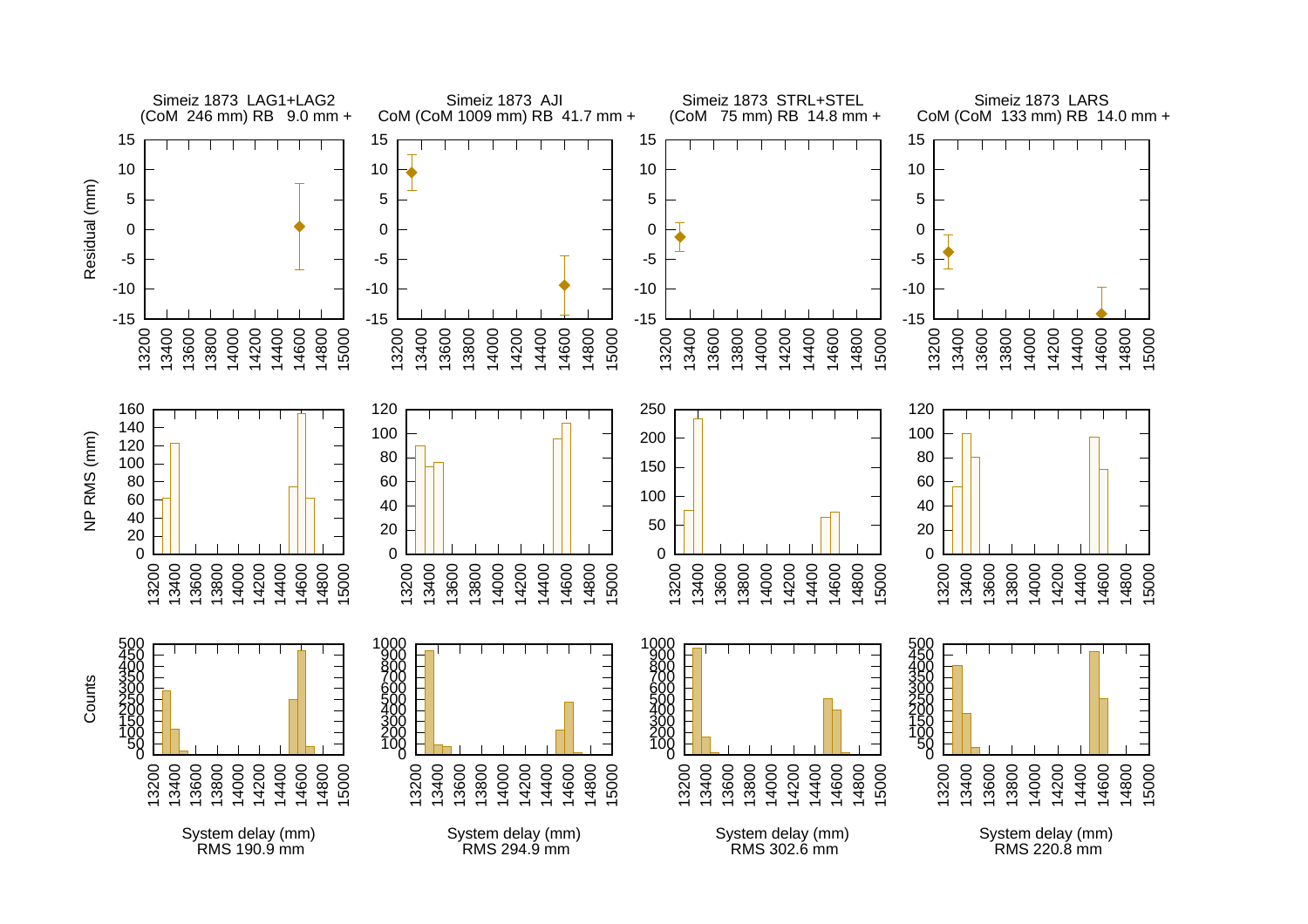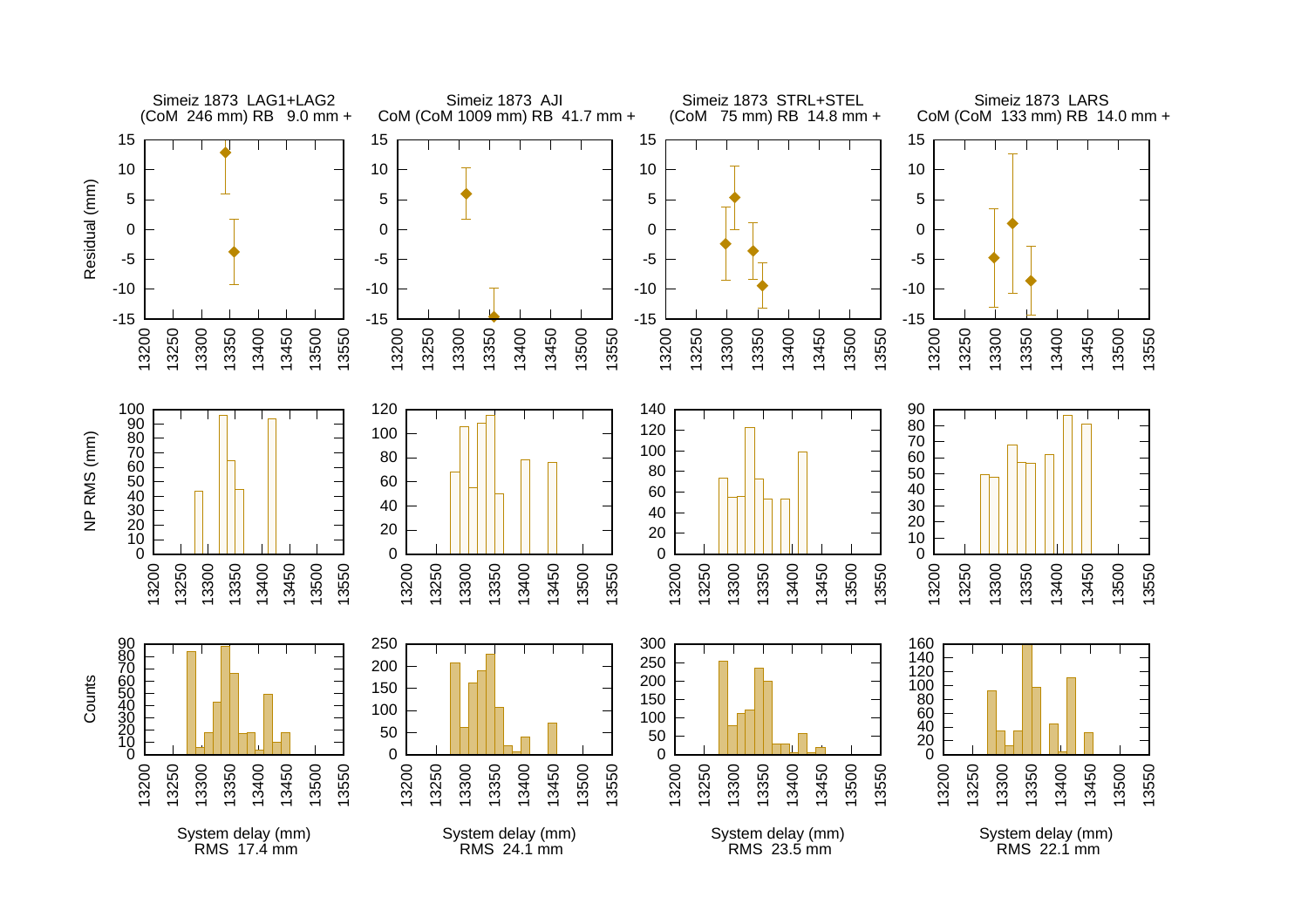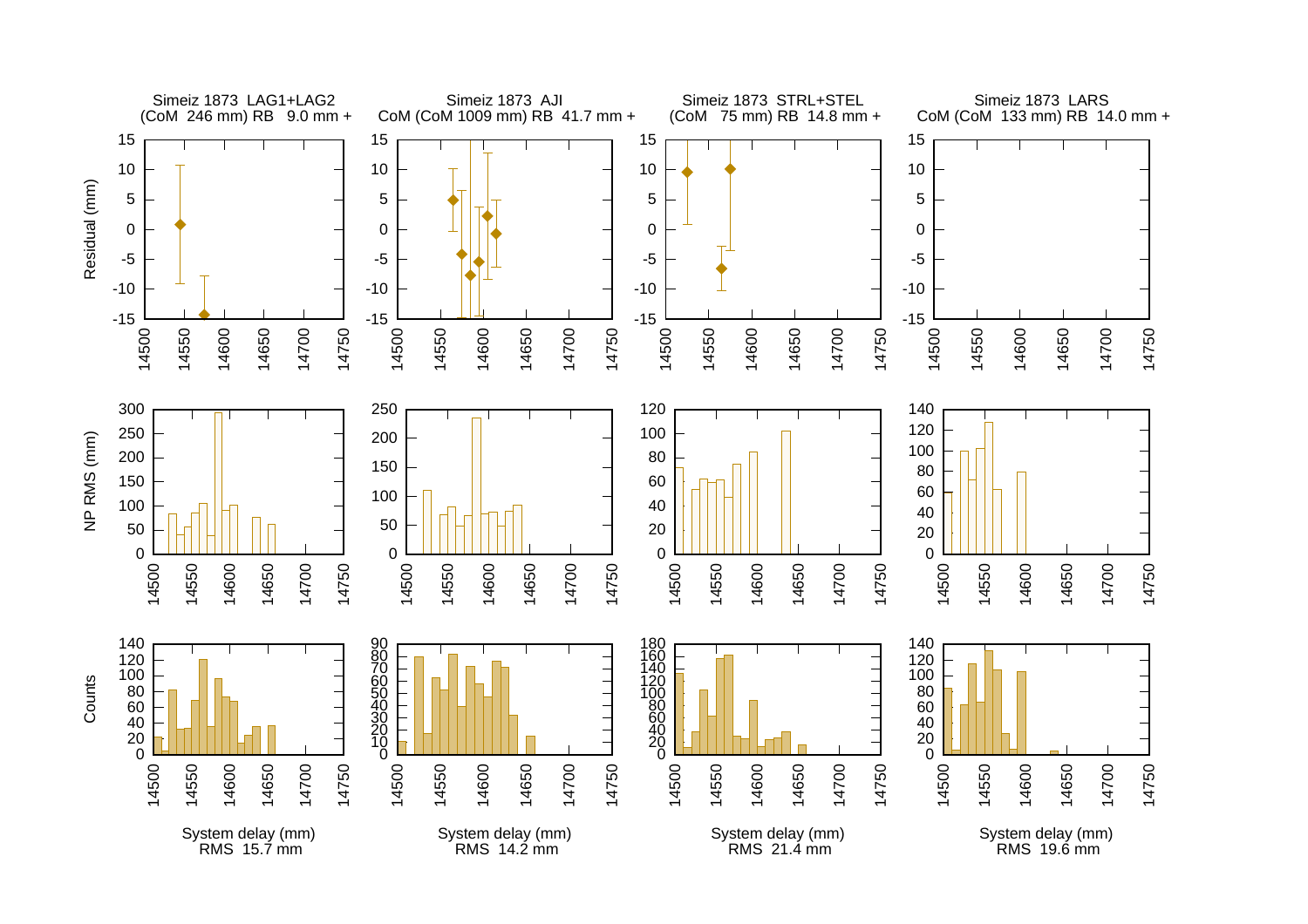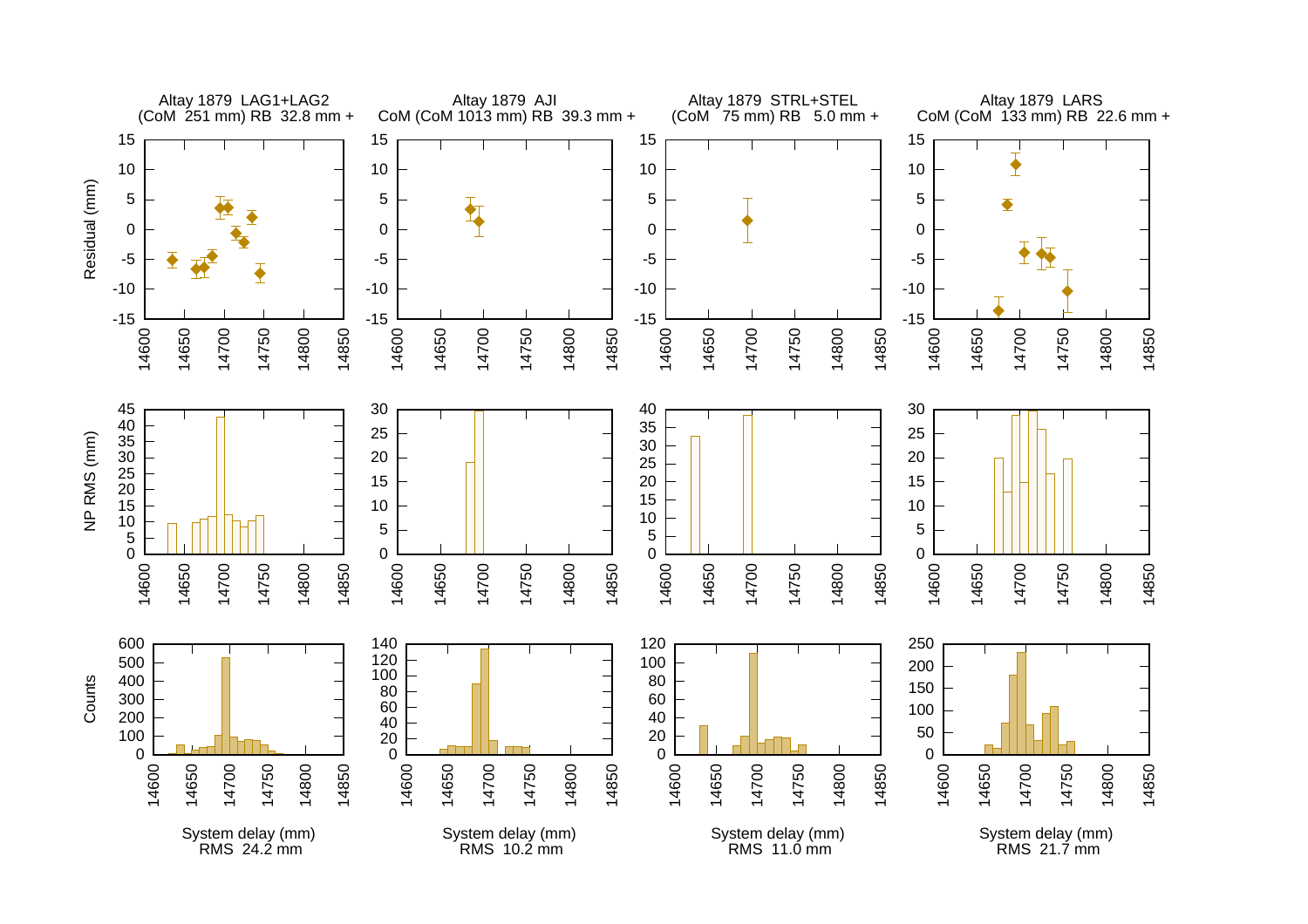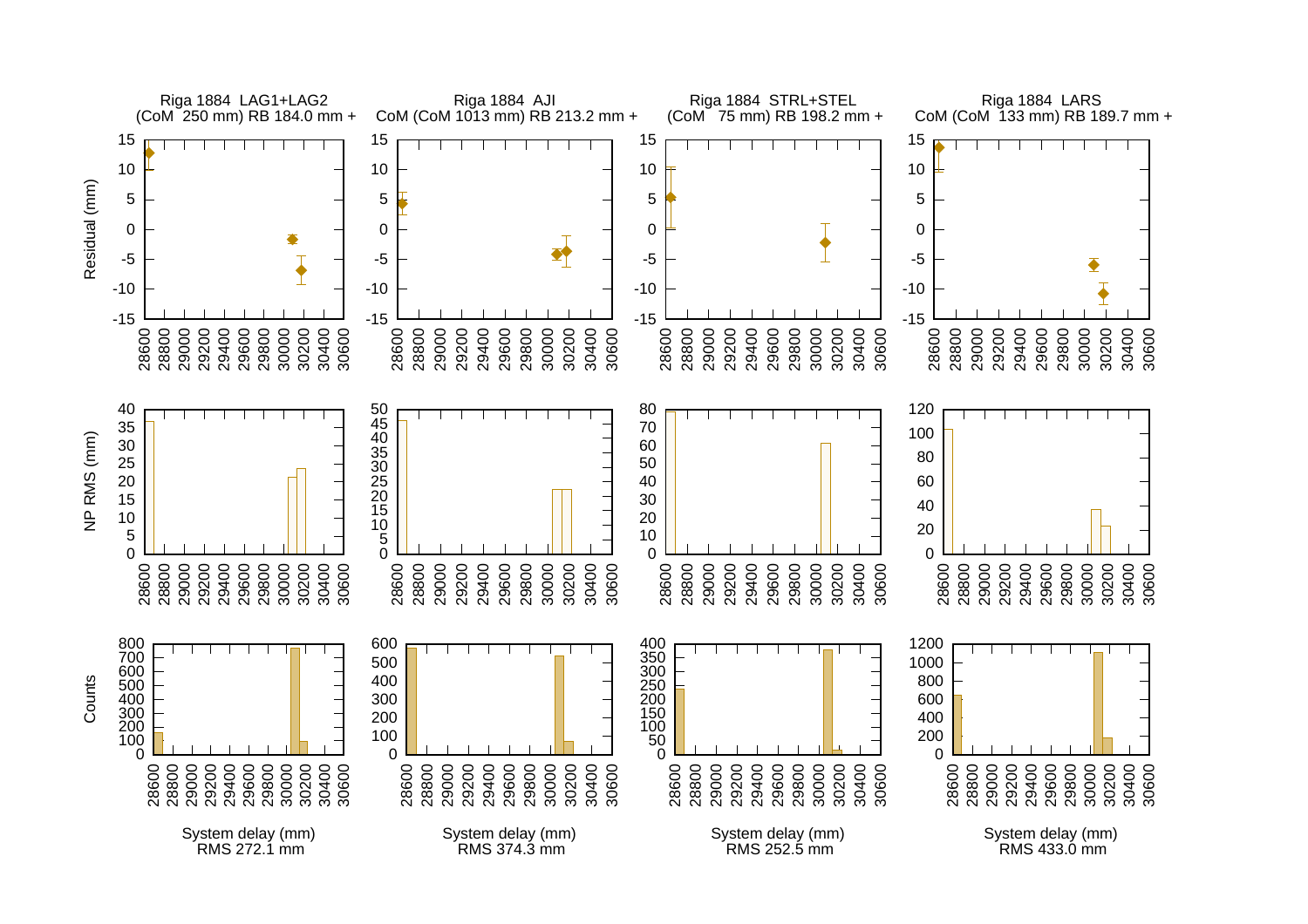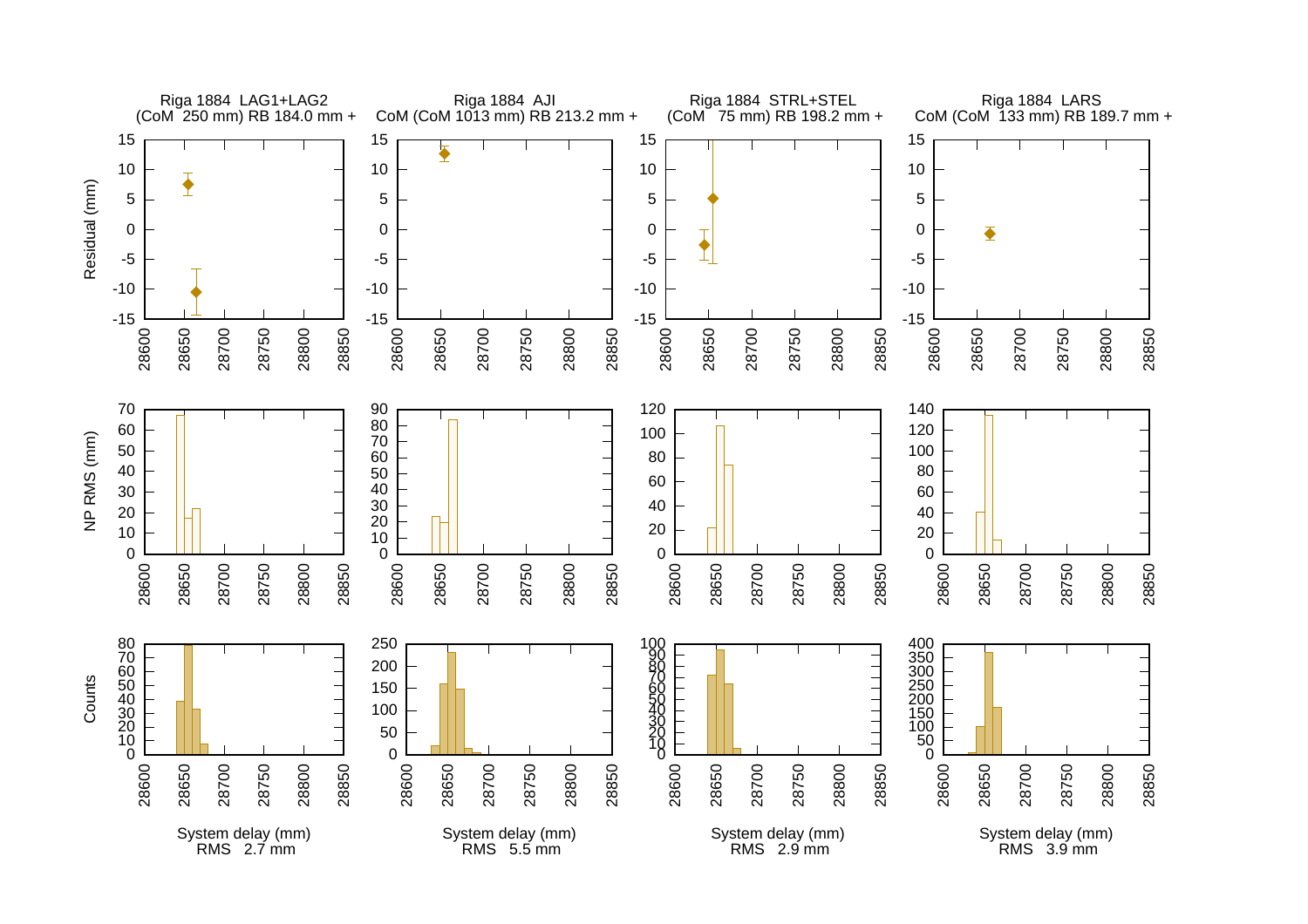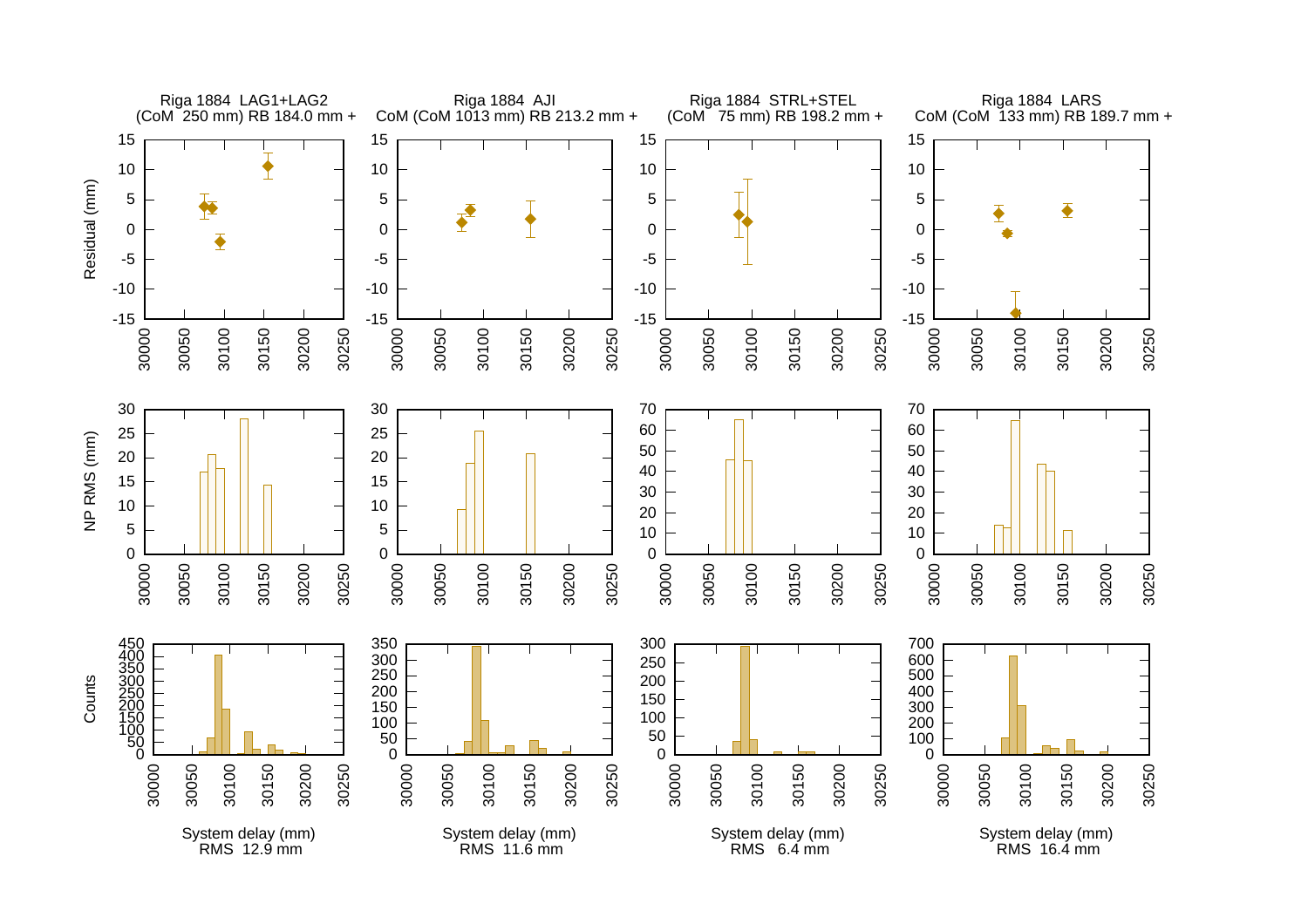

RMS 10.0 mm

RMS 7.9 mm

System delay (mm) RMS 7.0 mm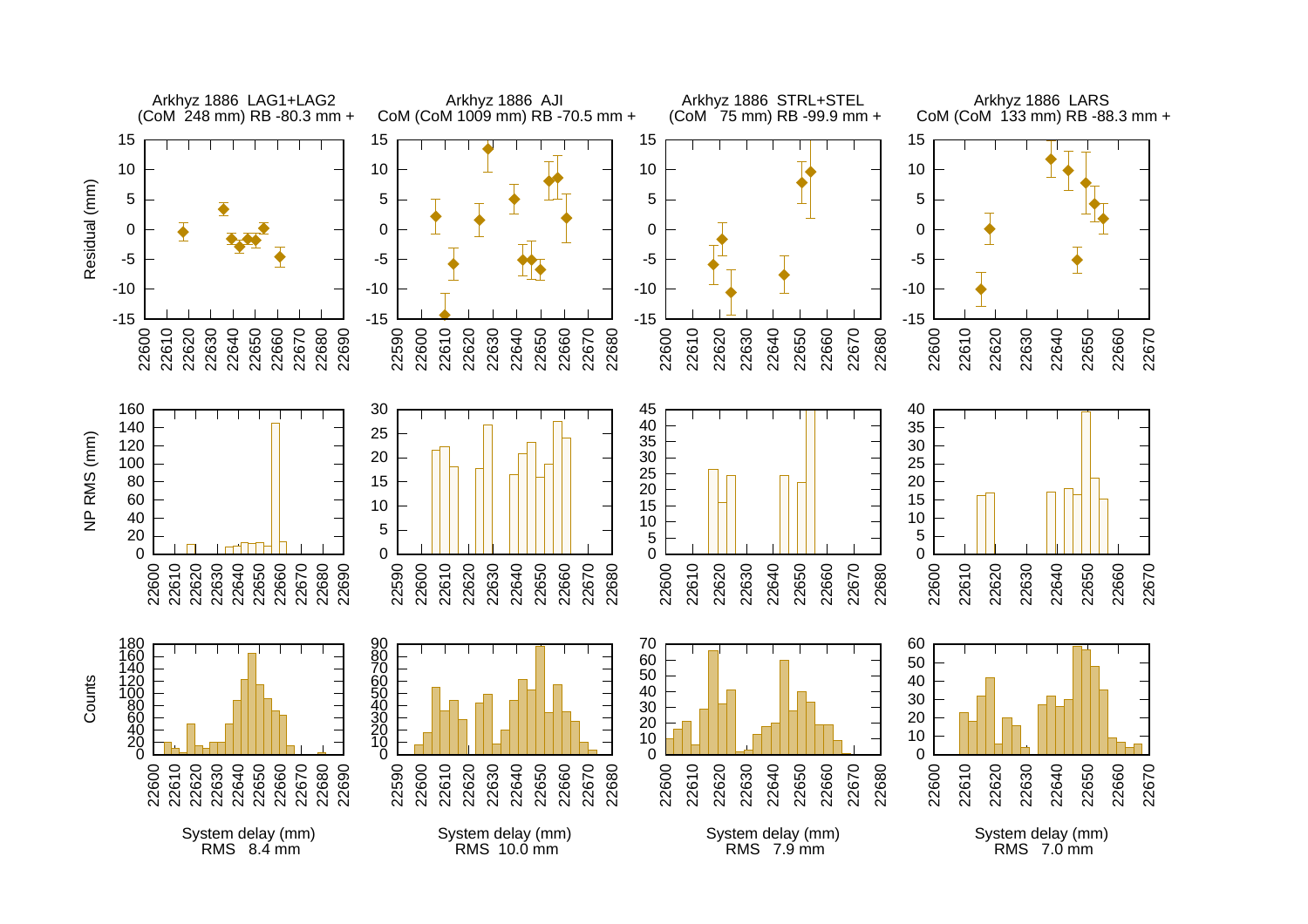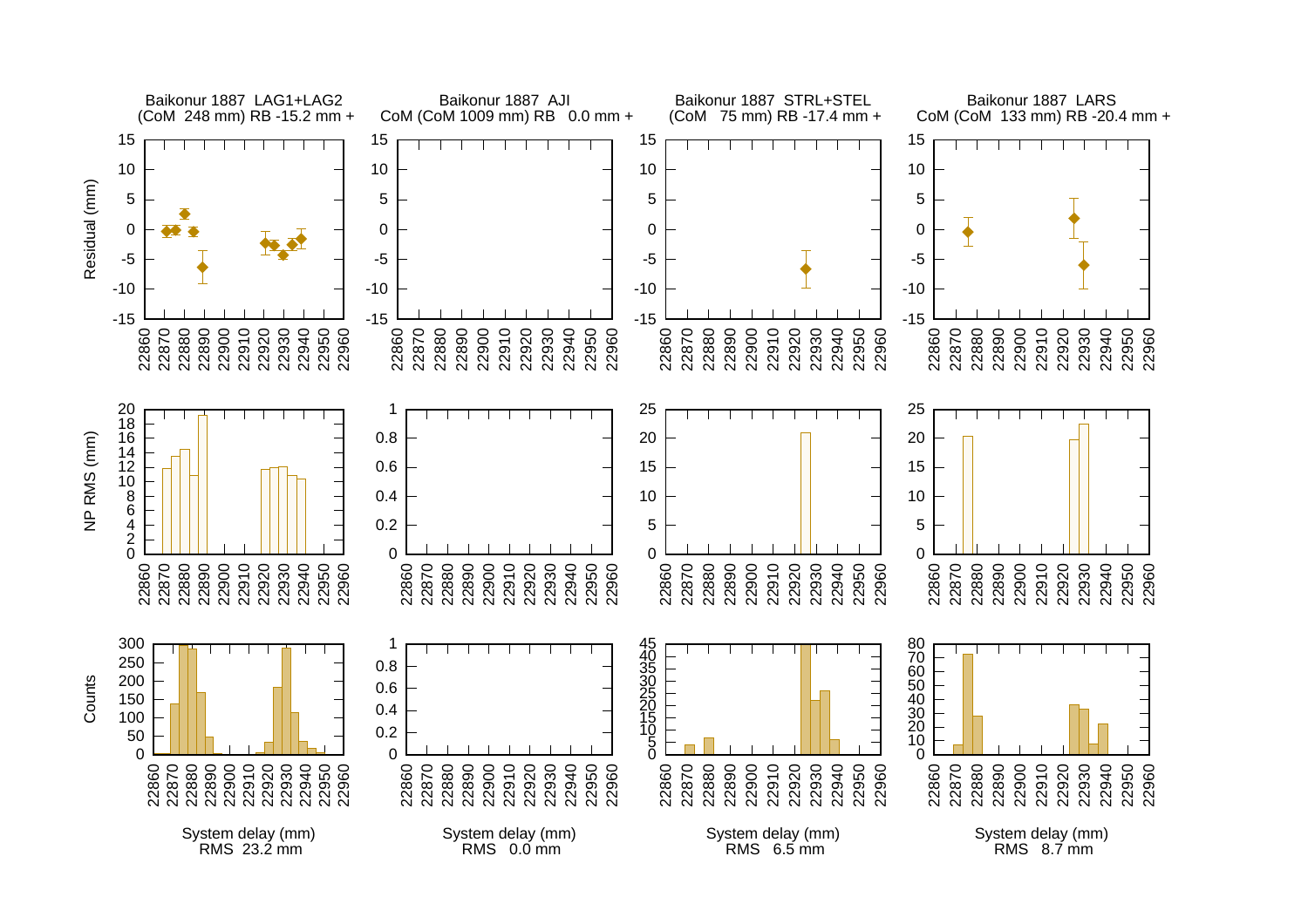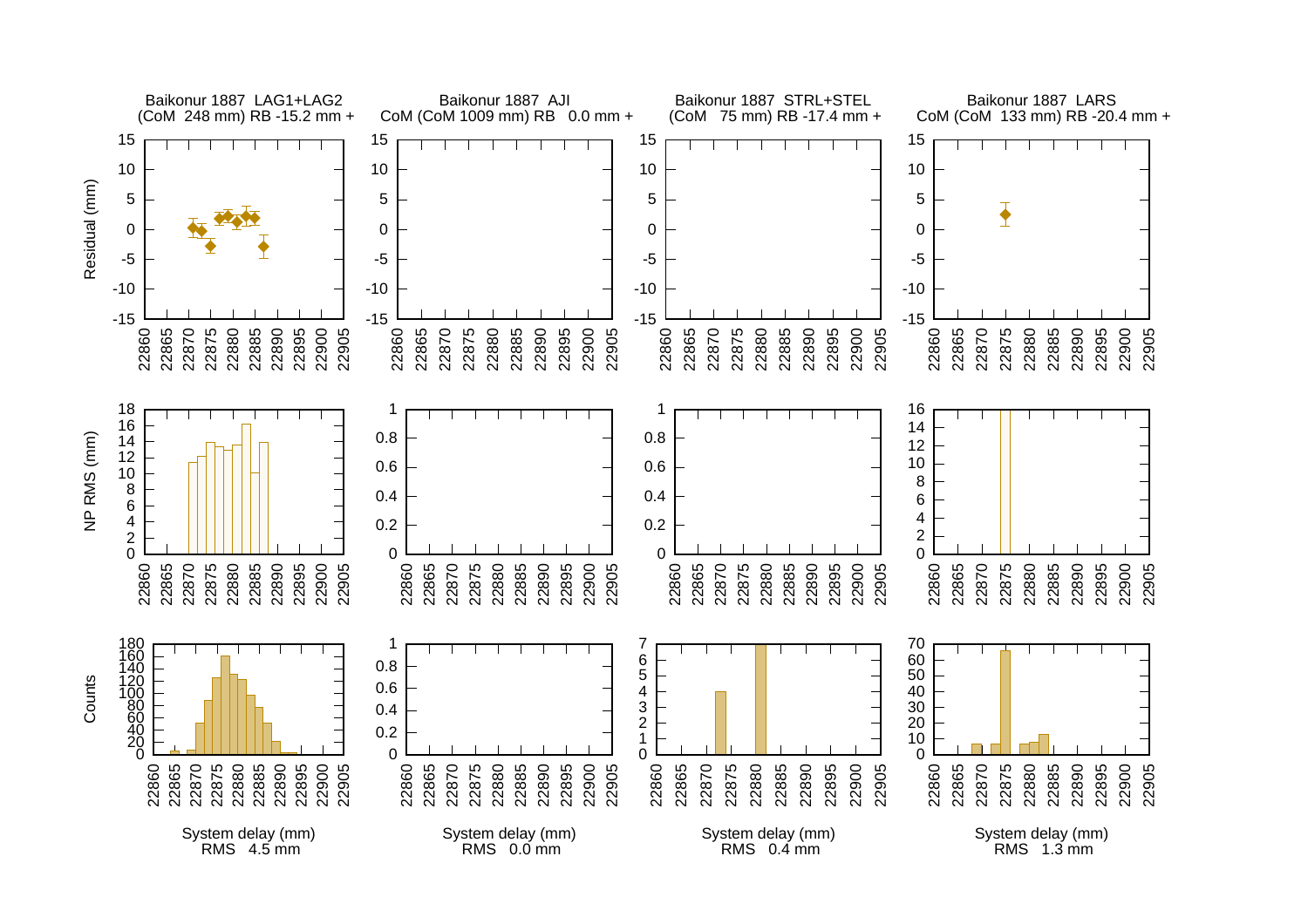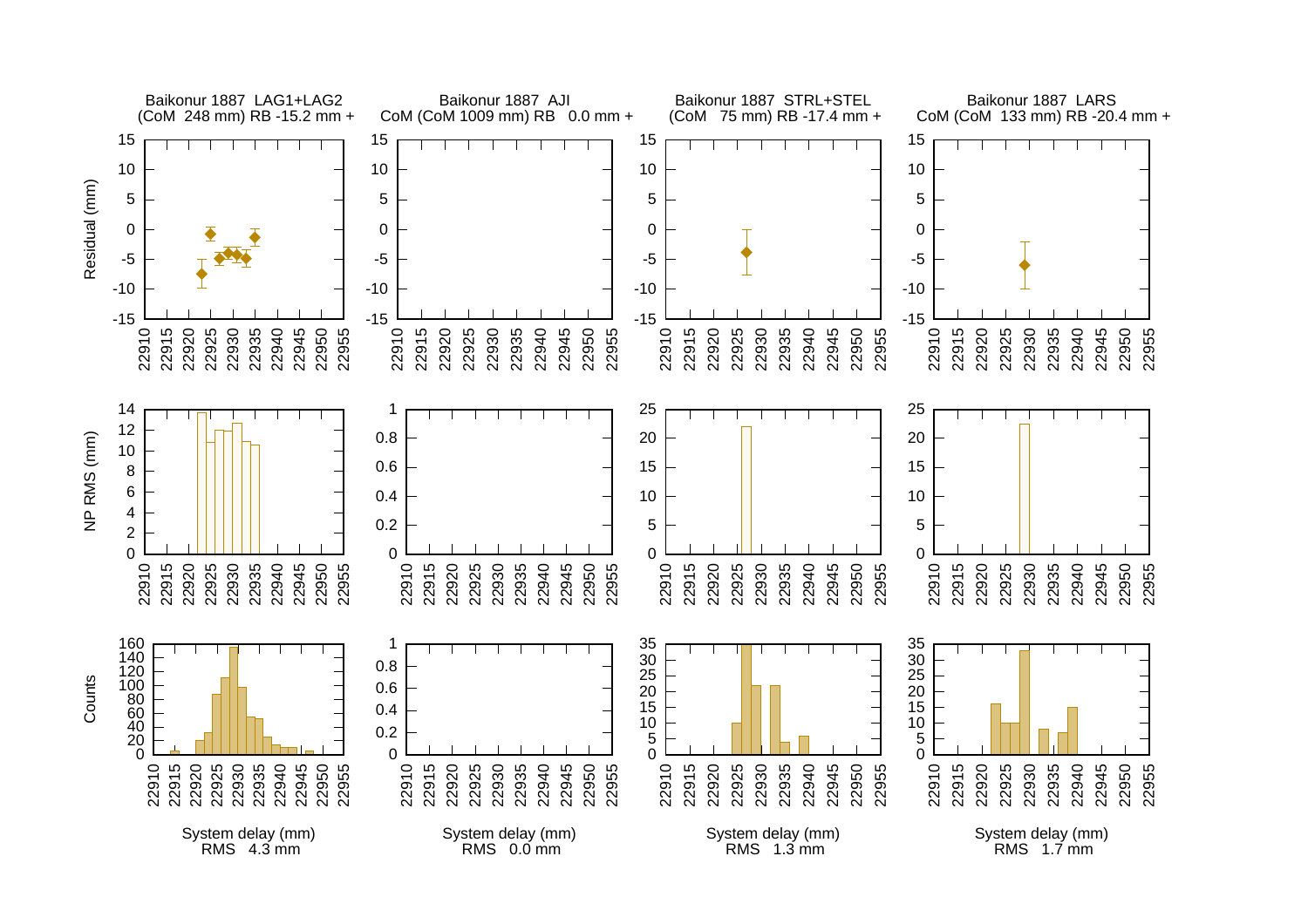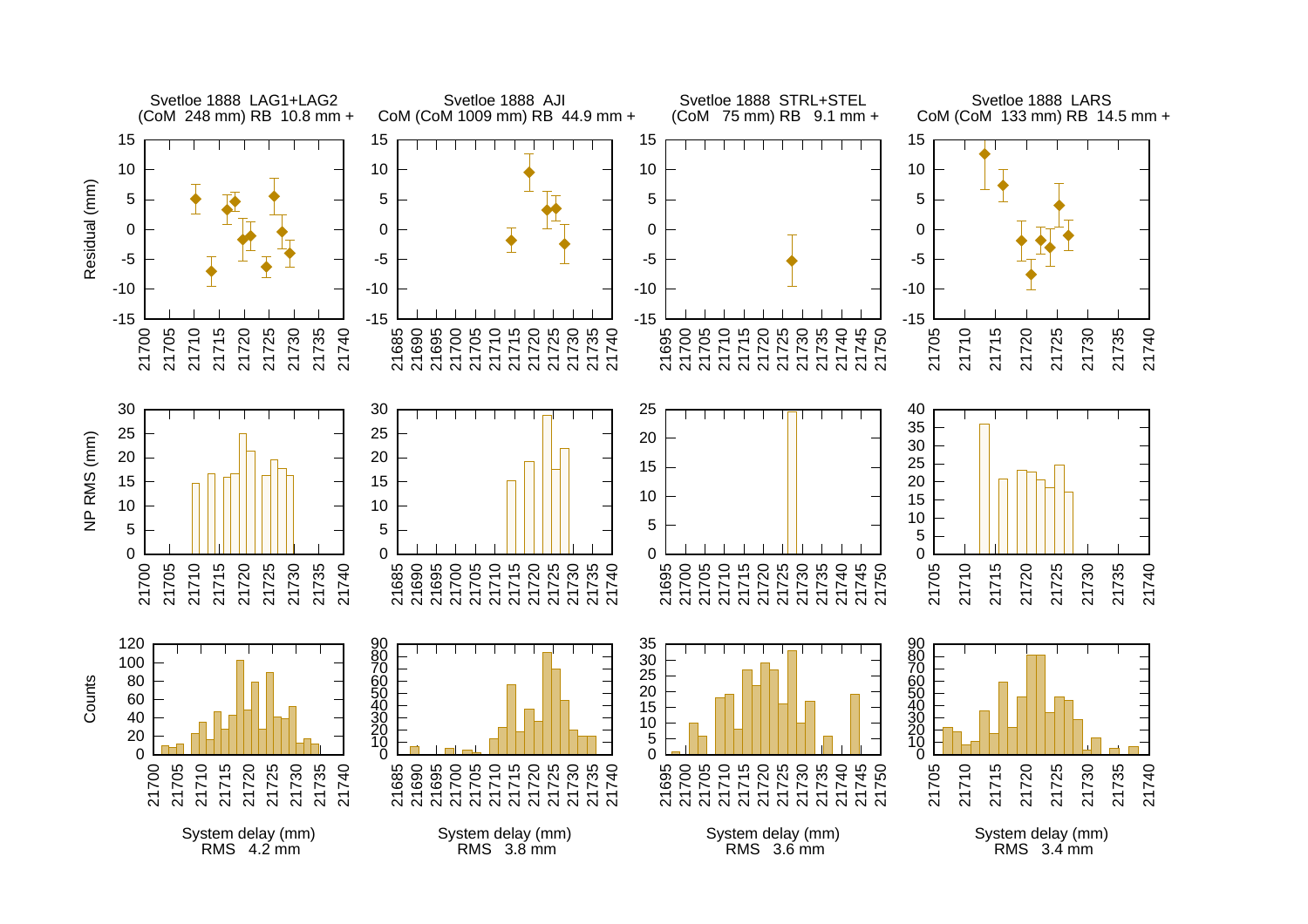

RMS 6.5 mm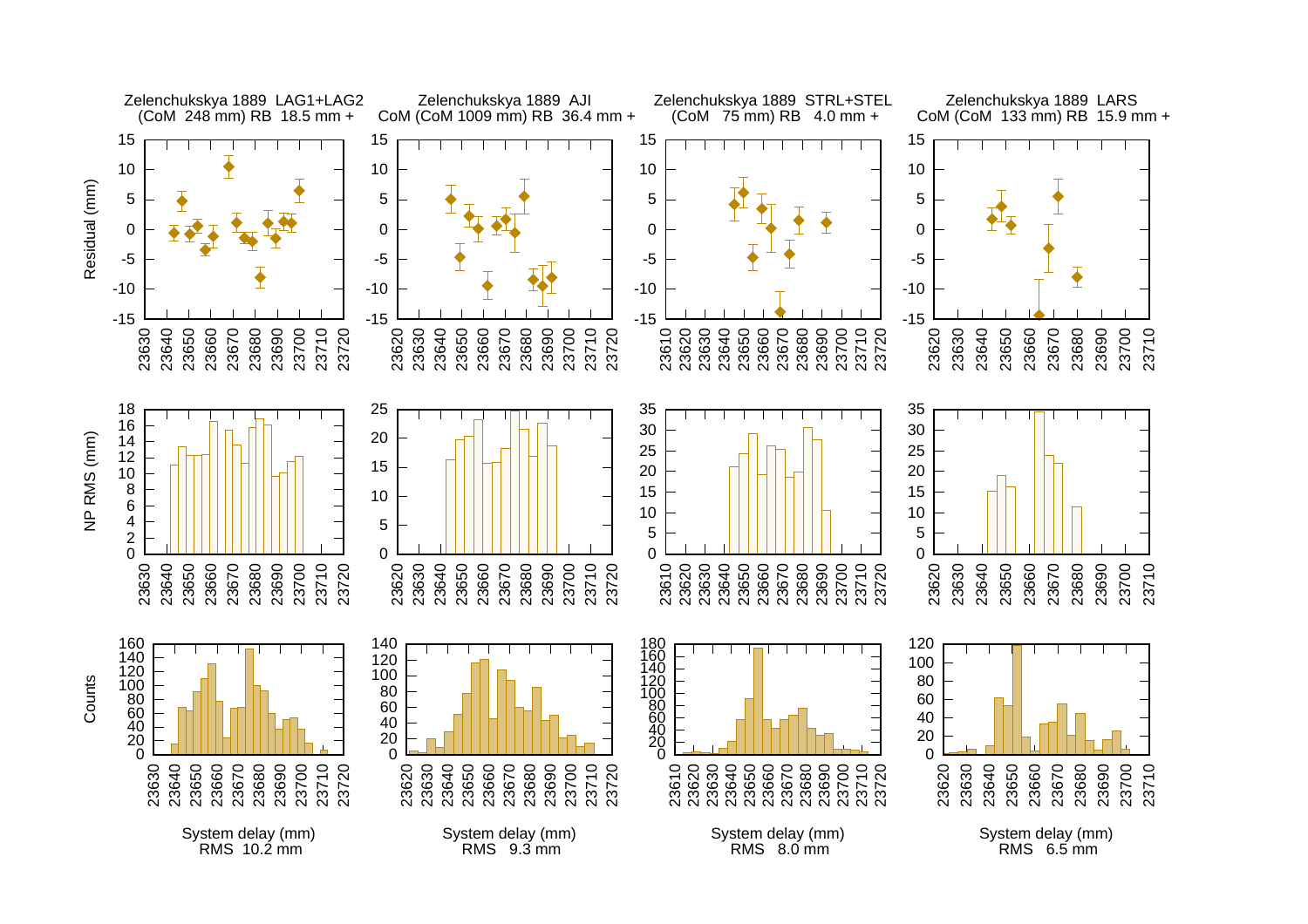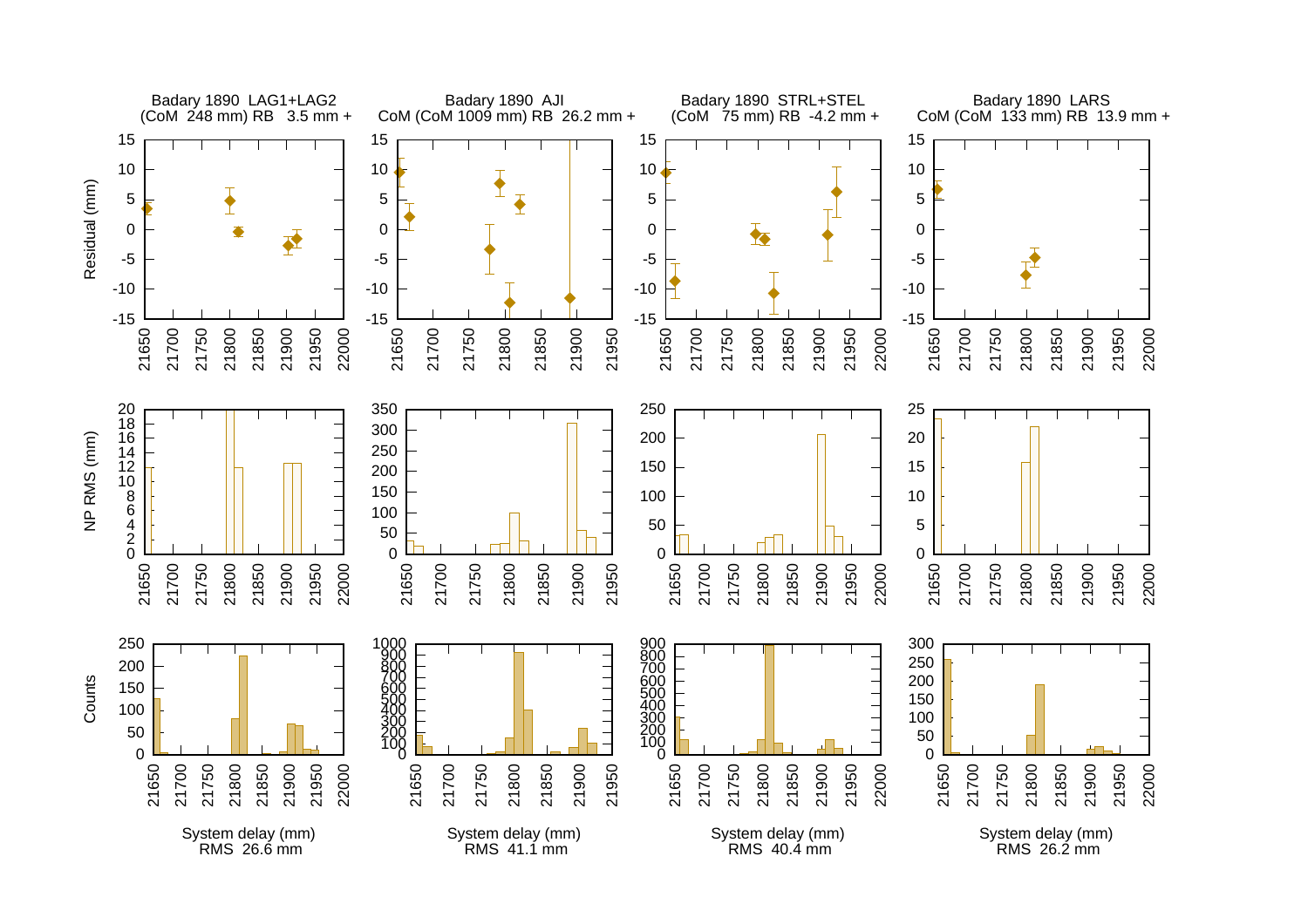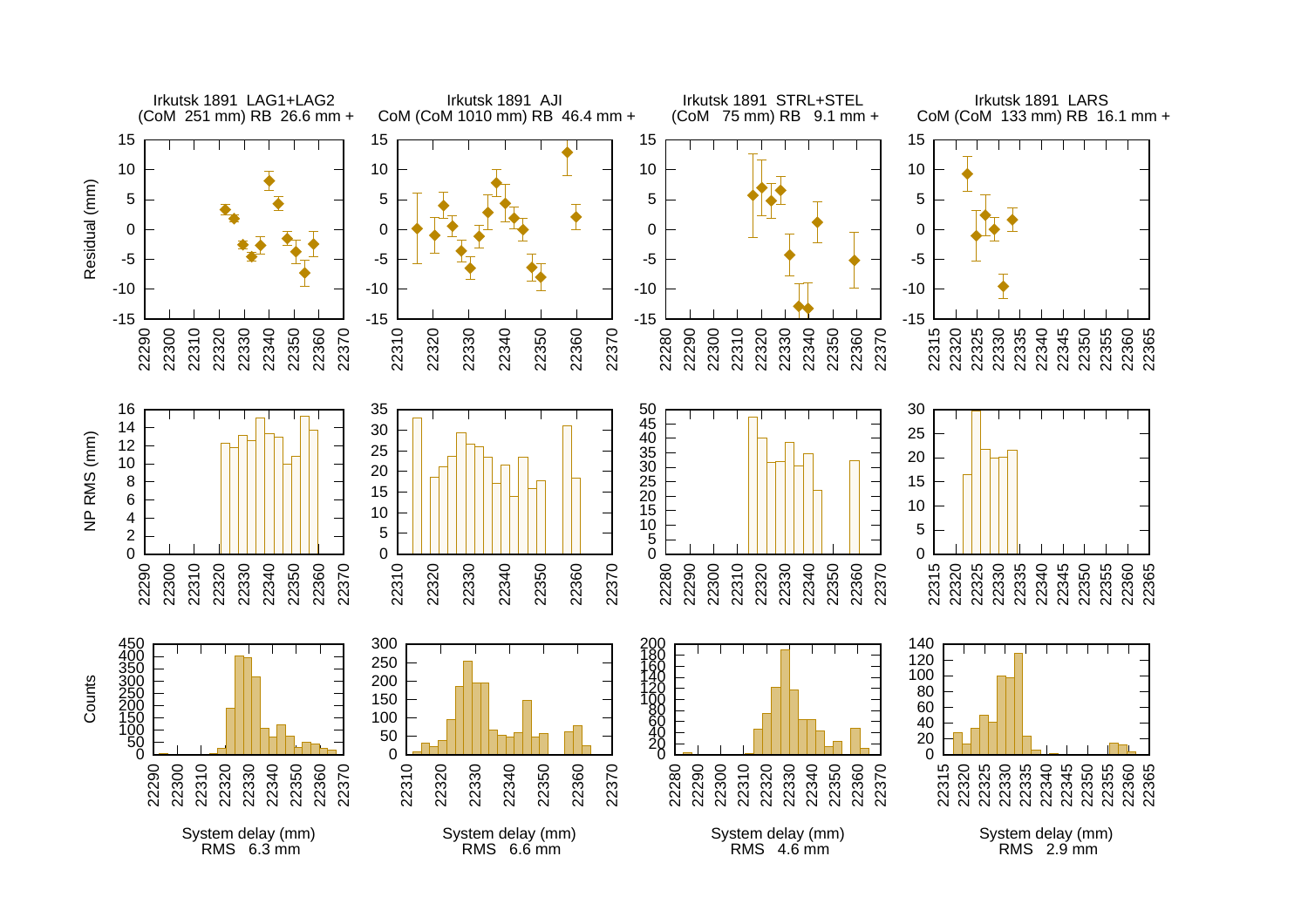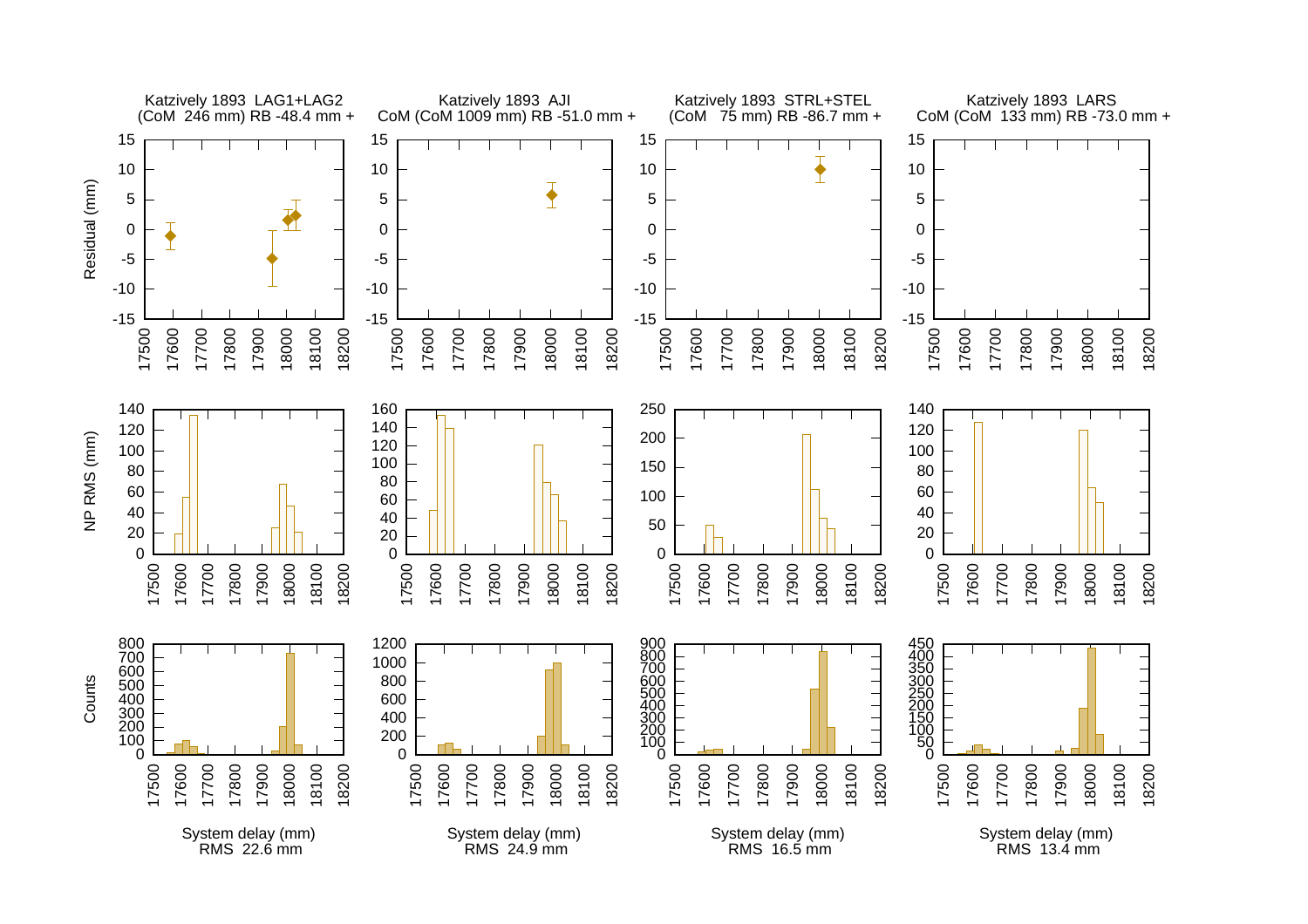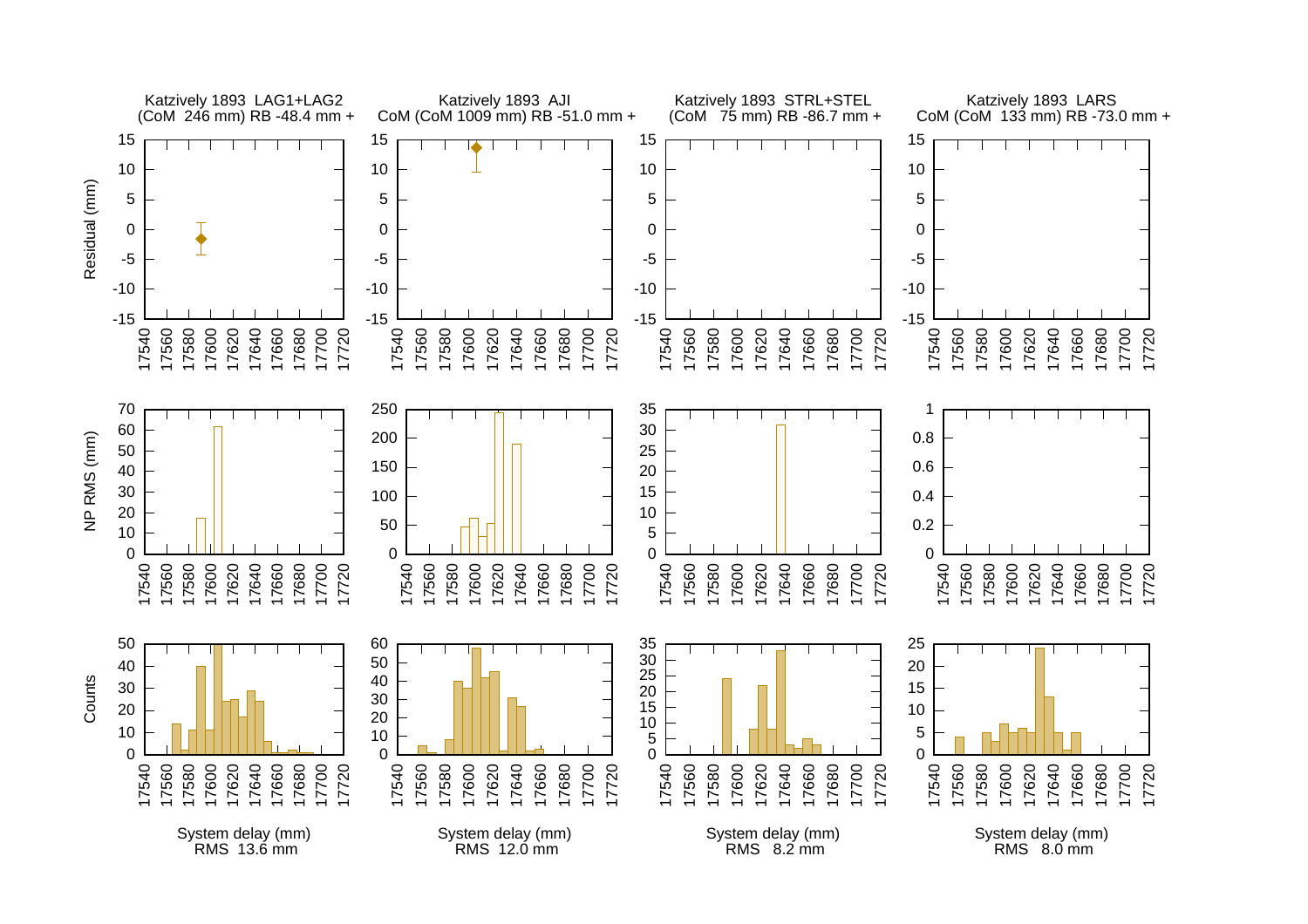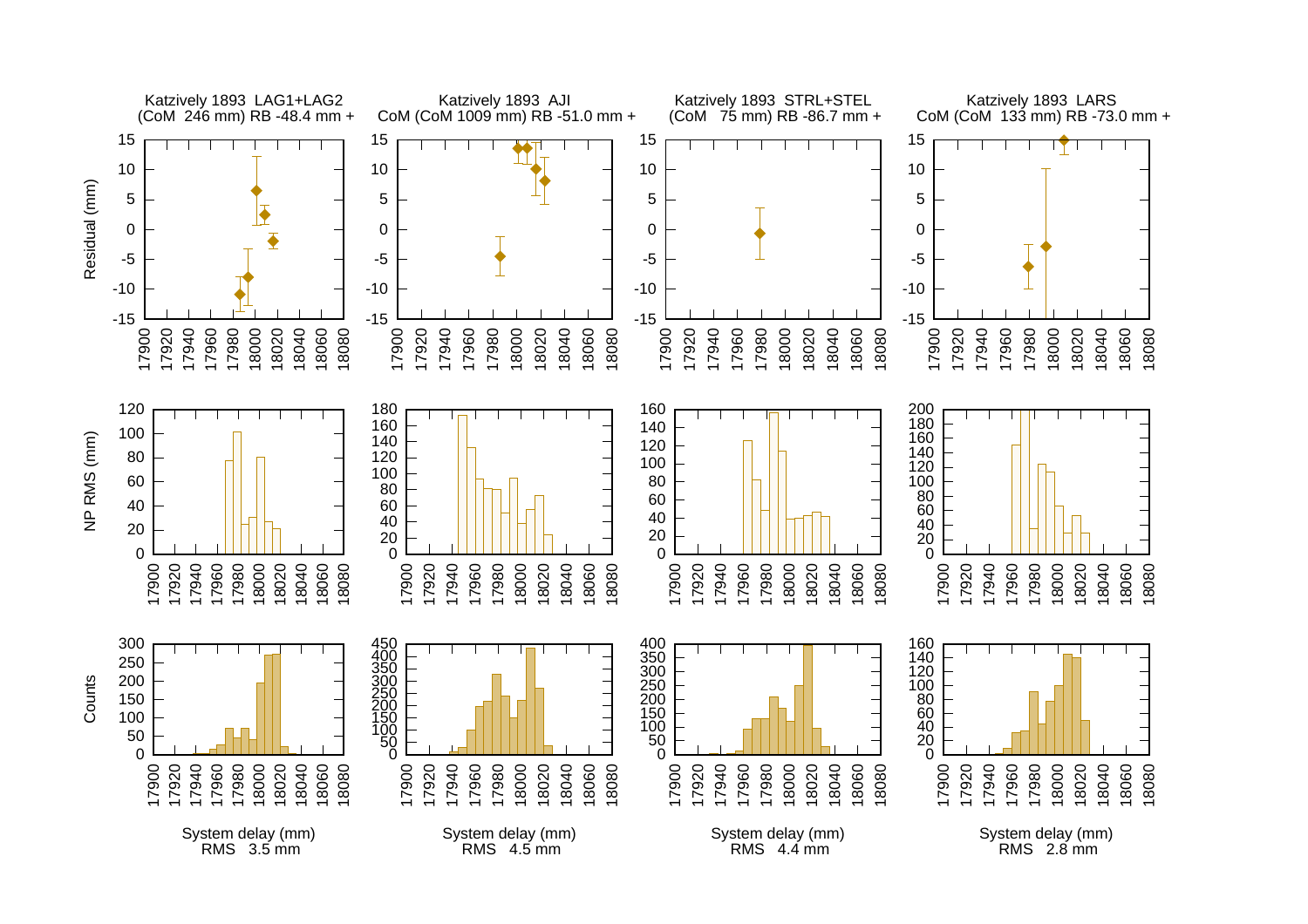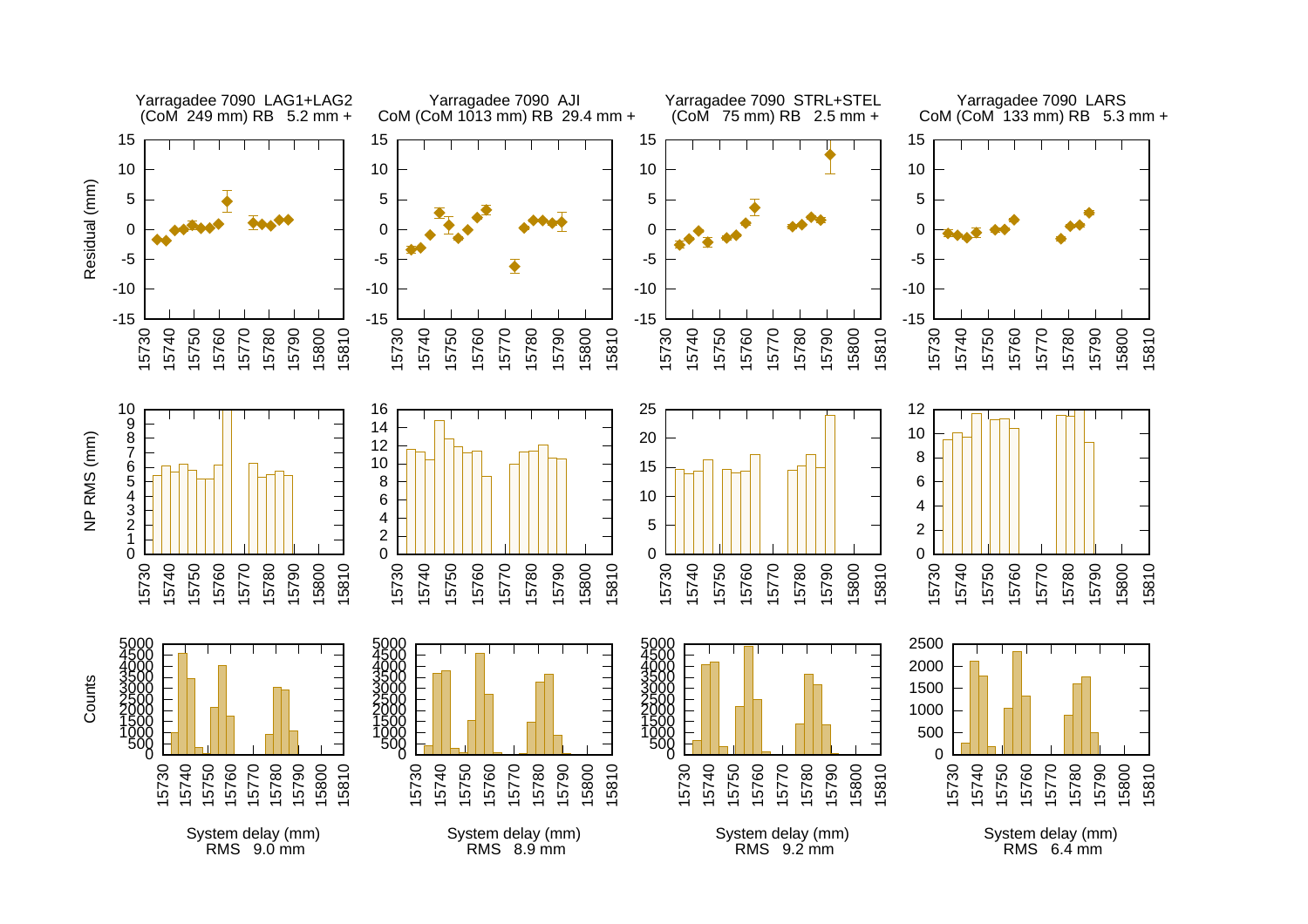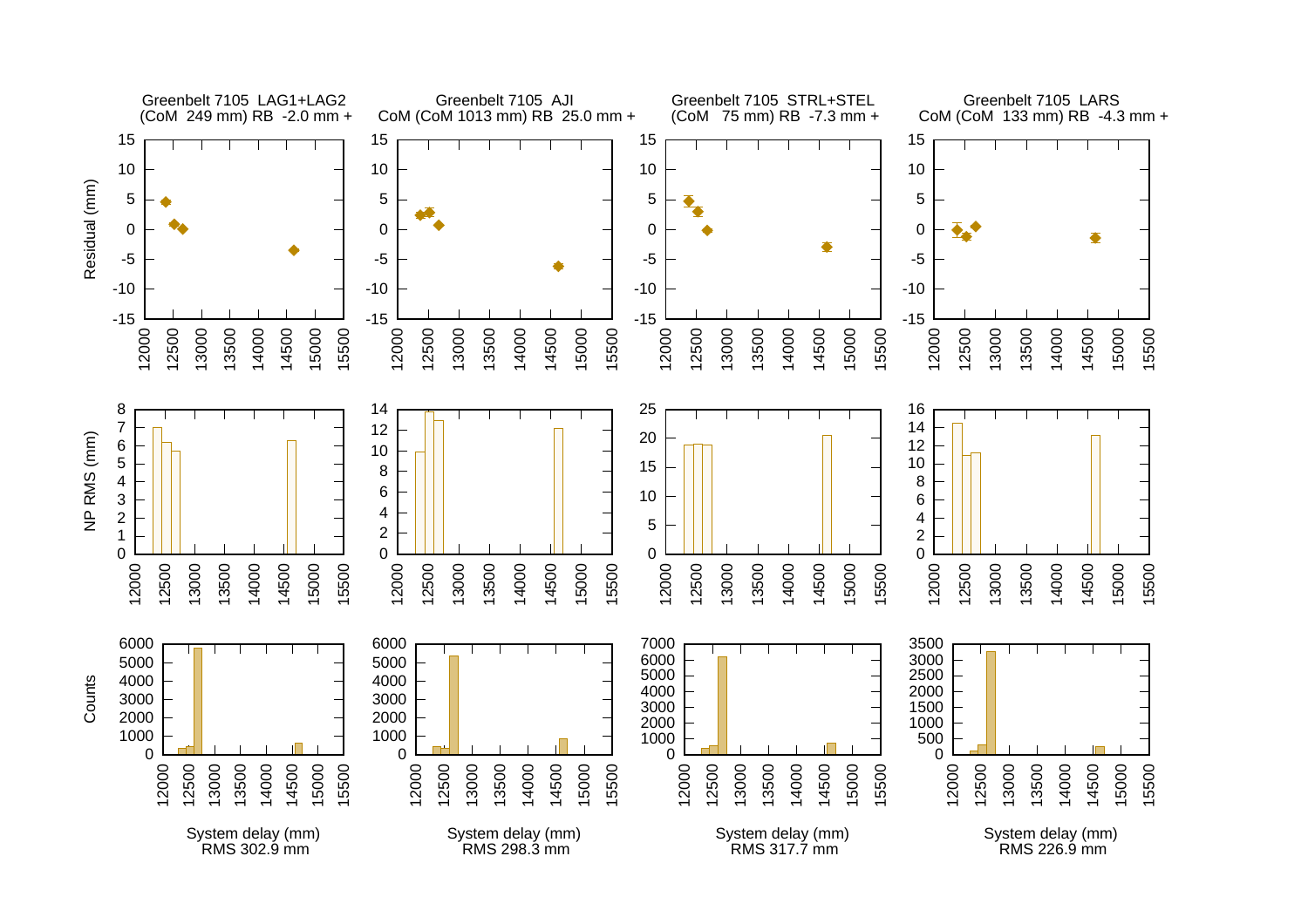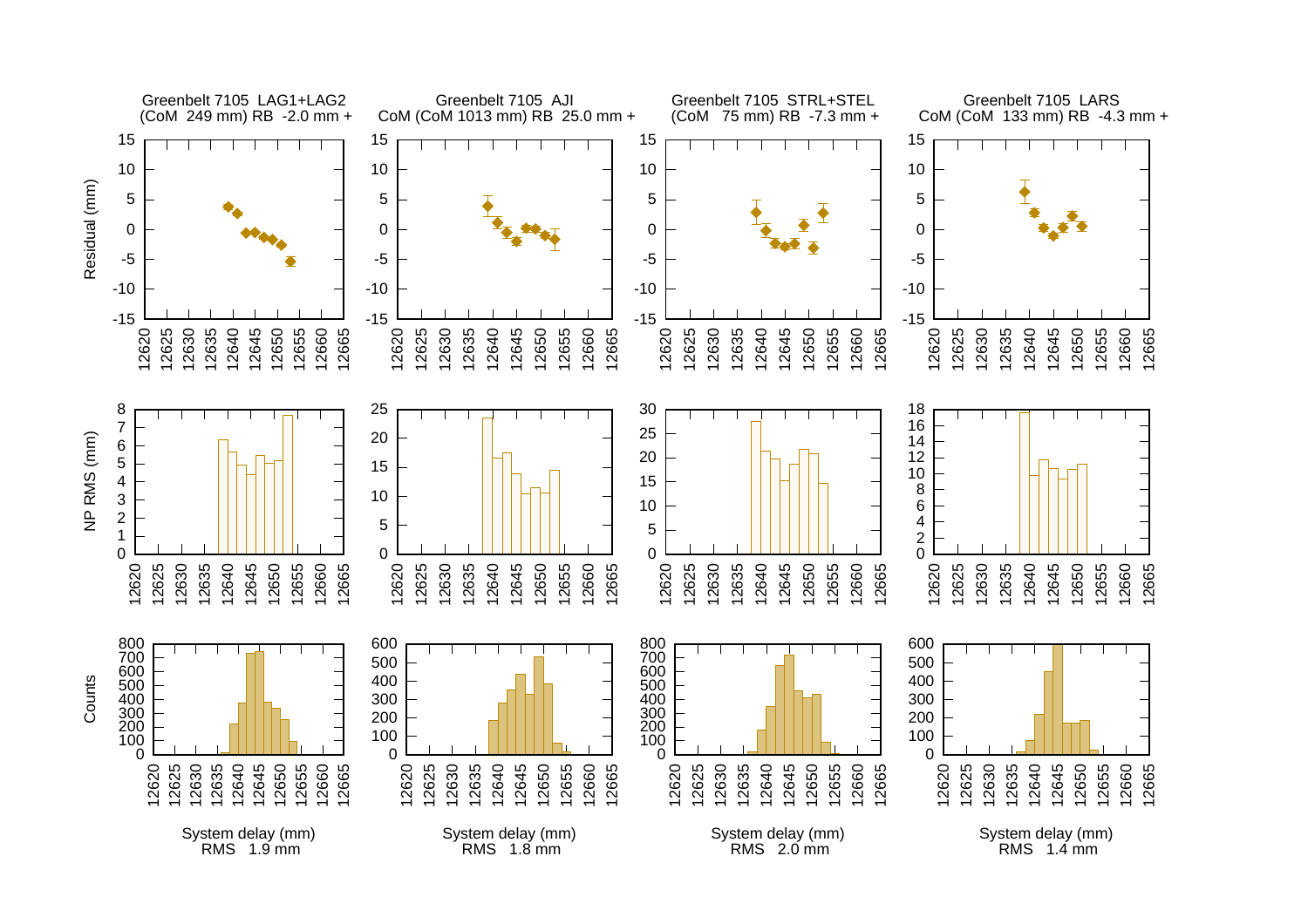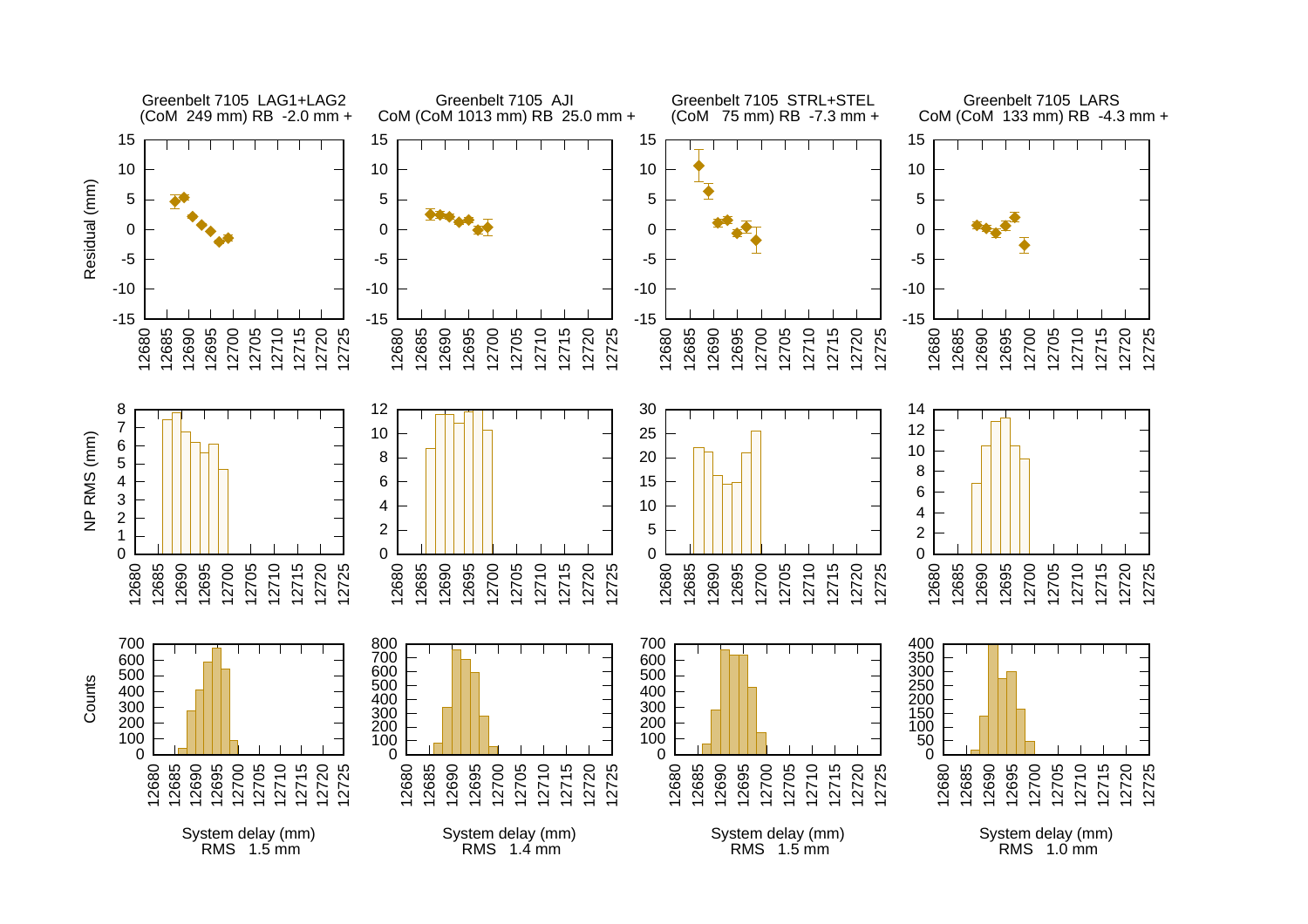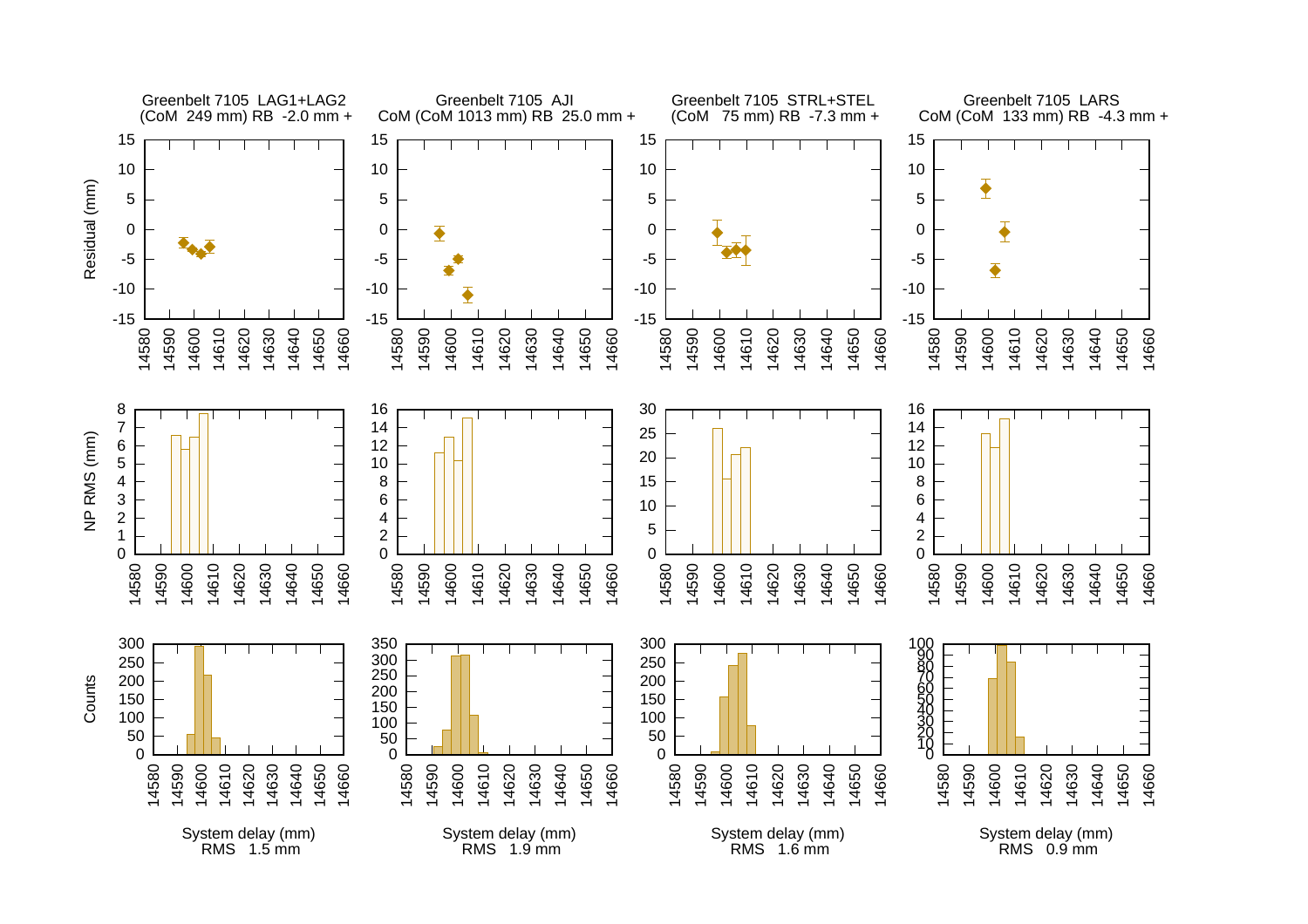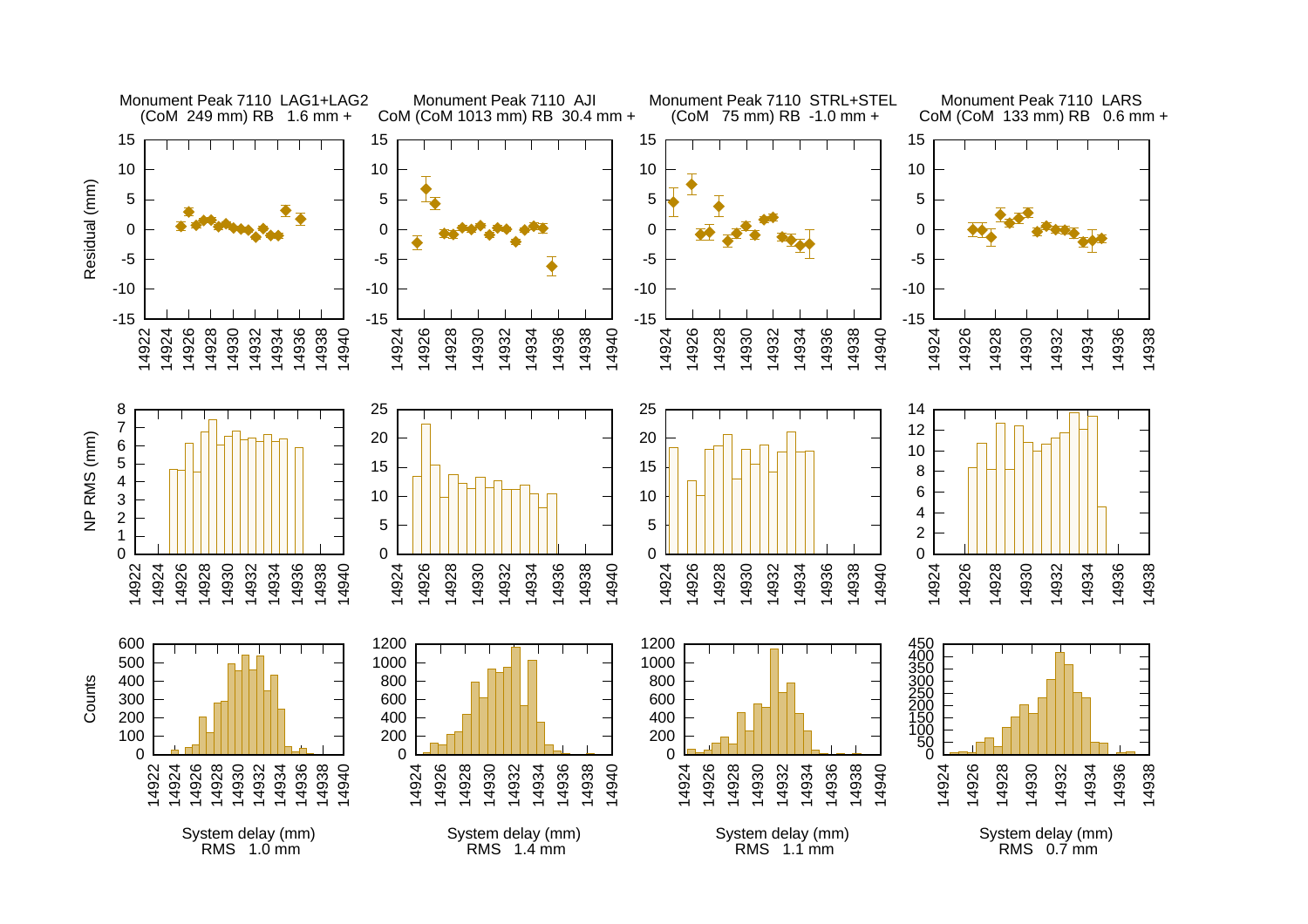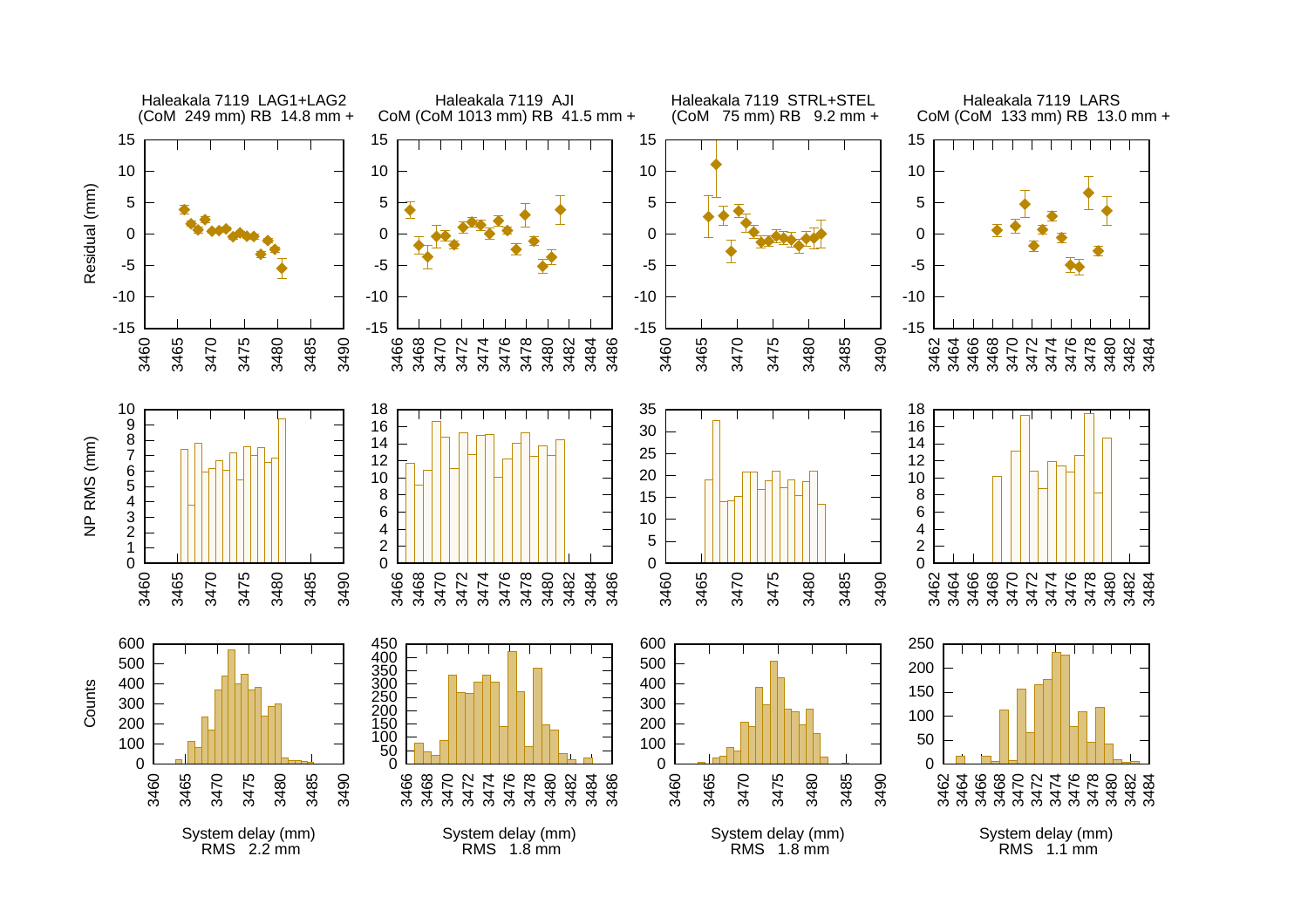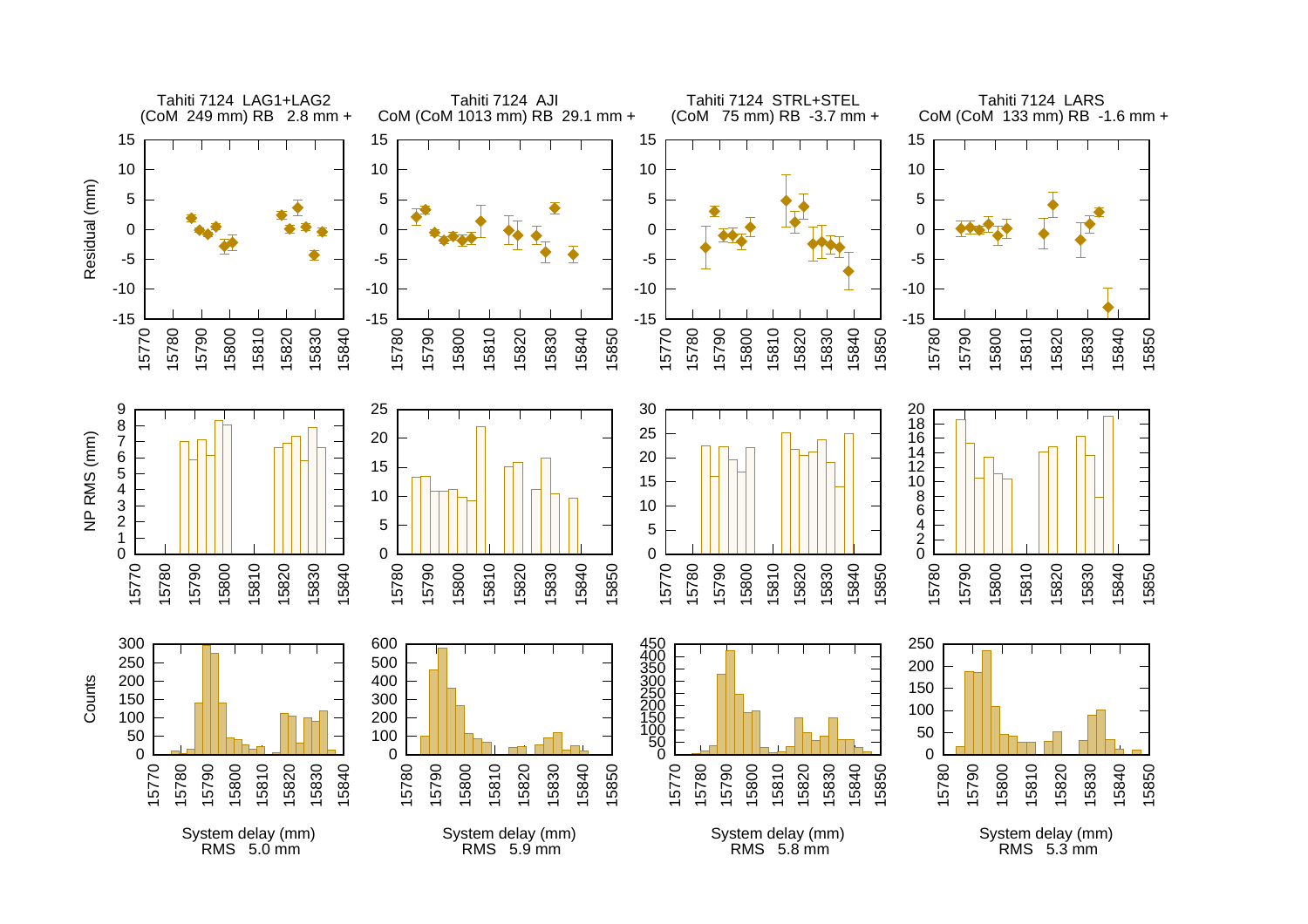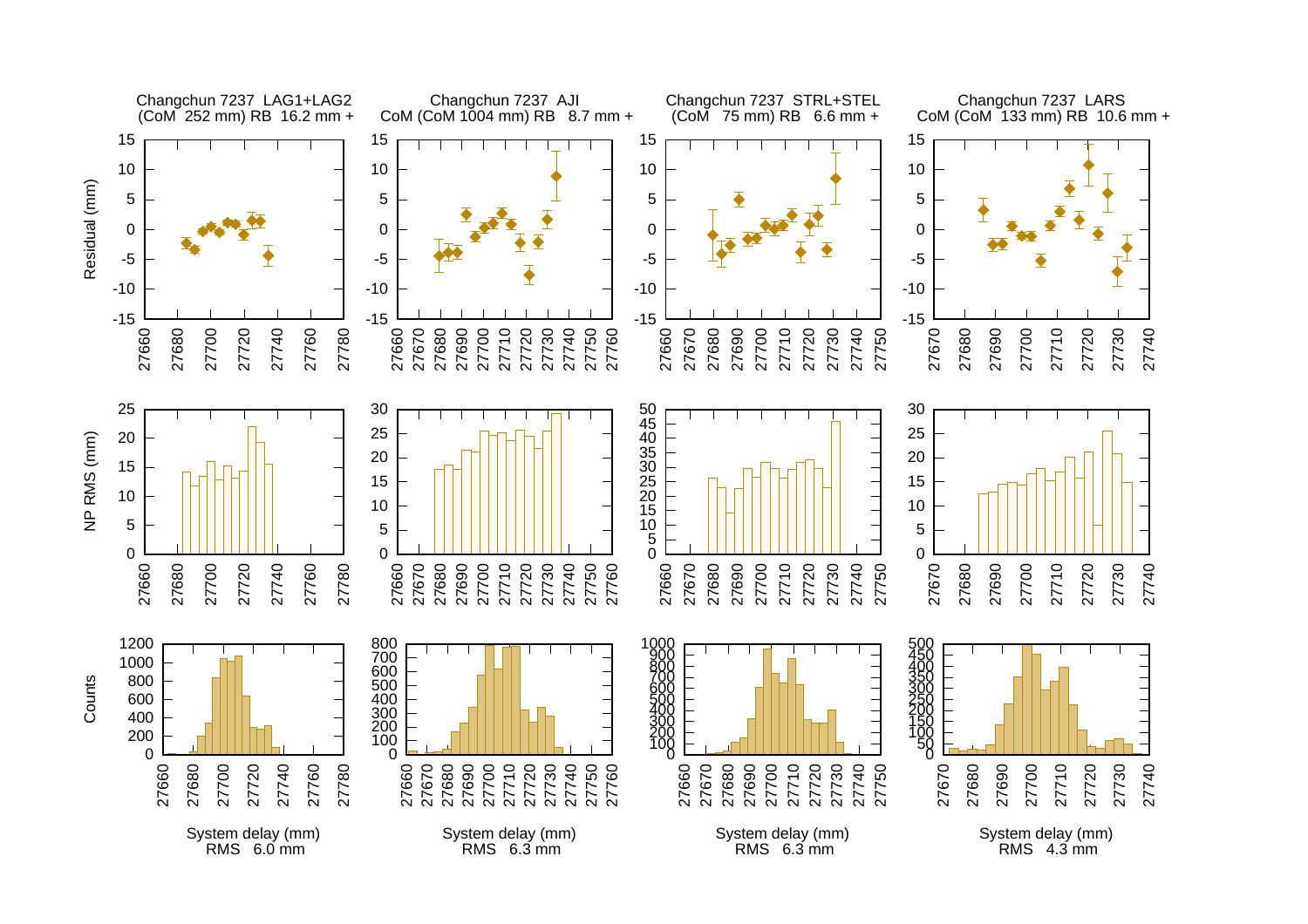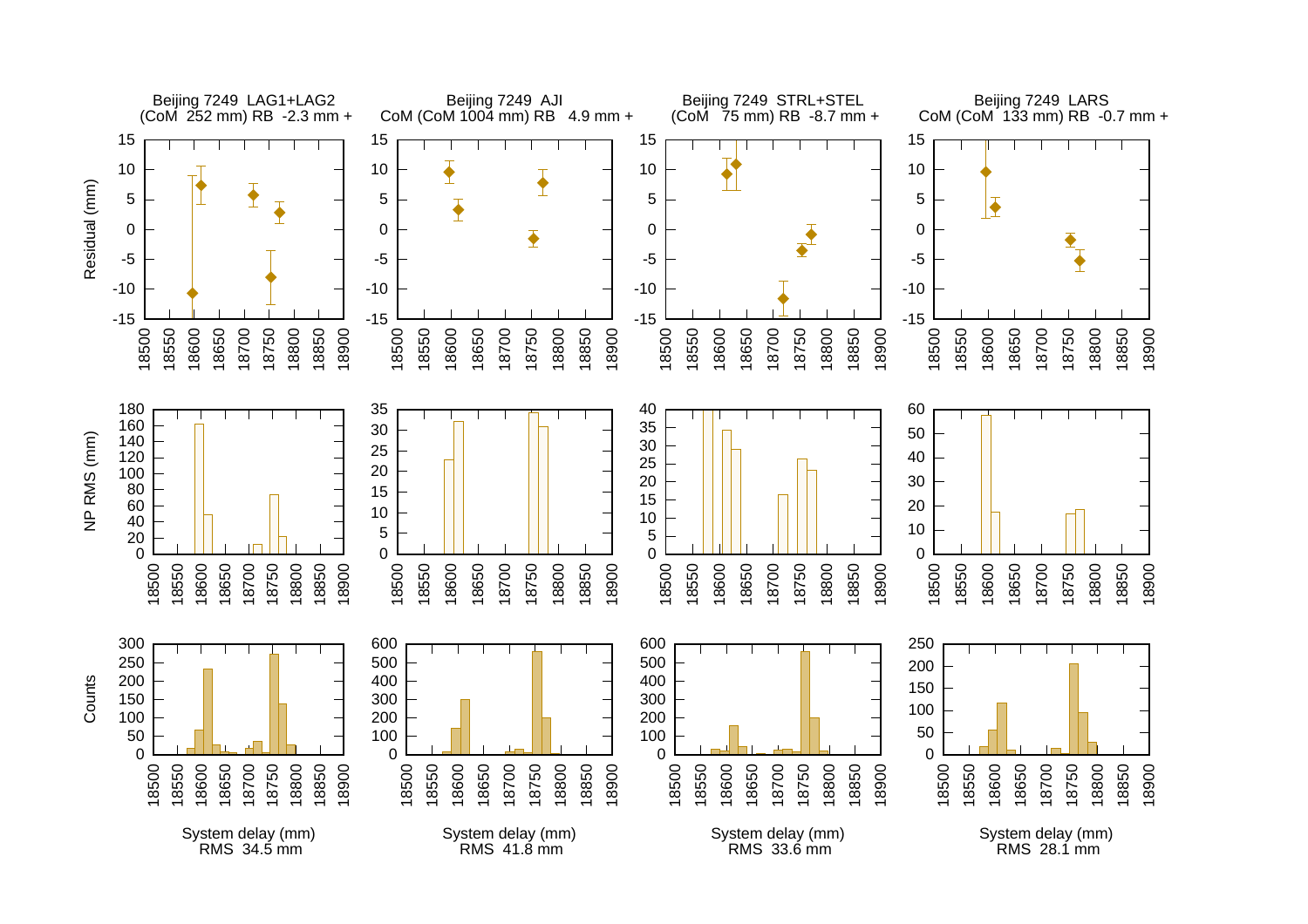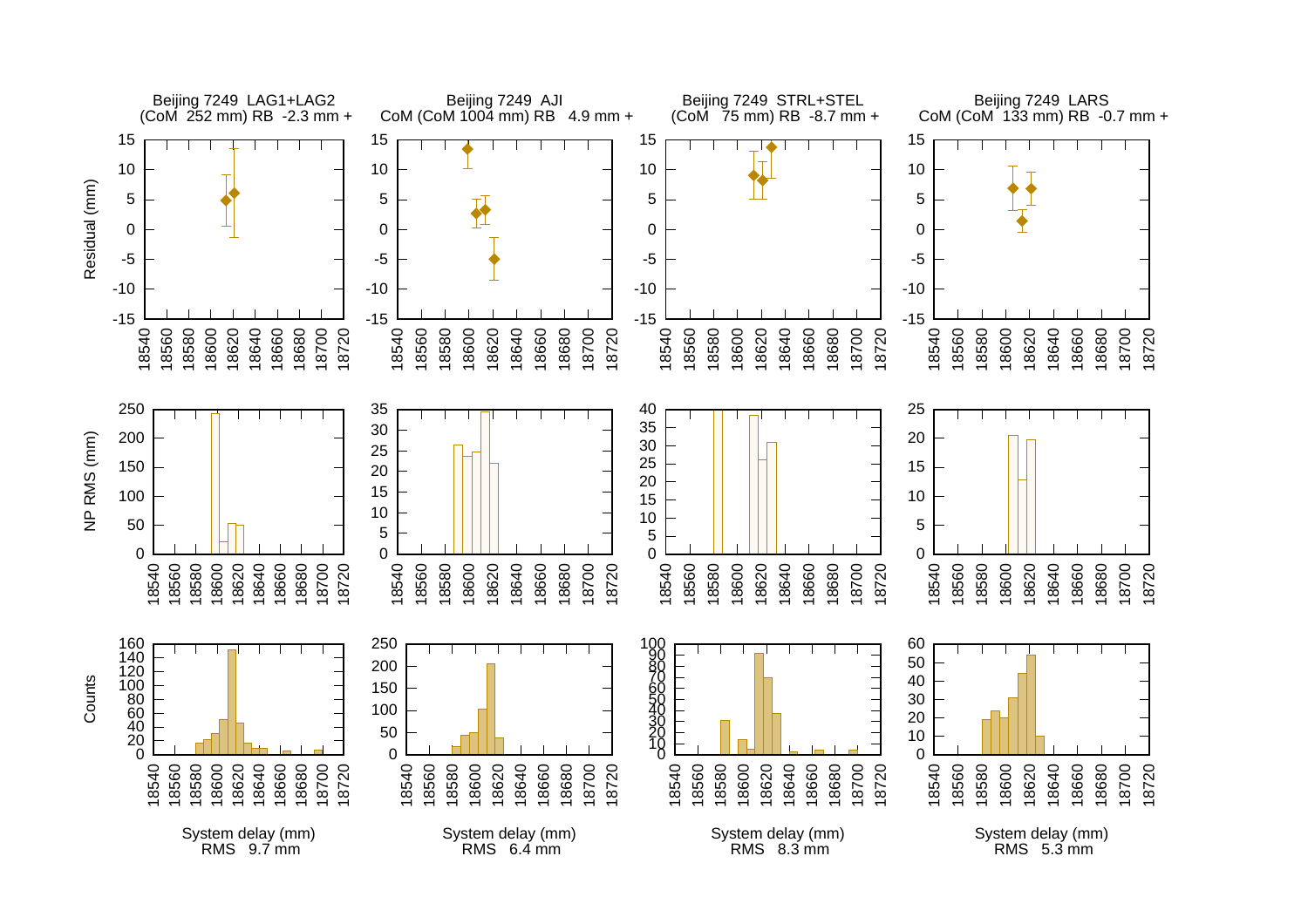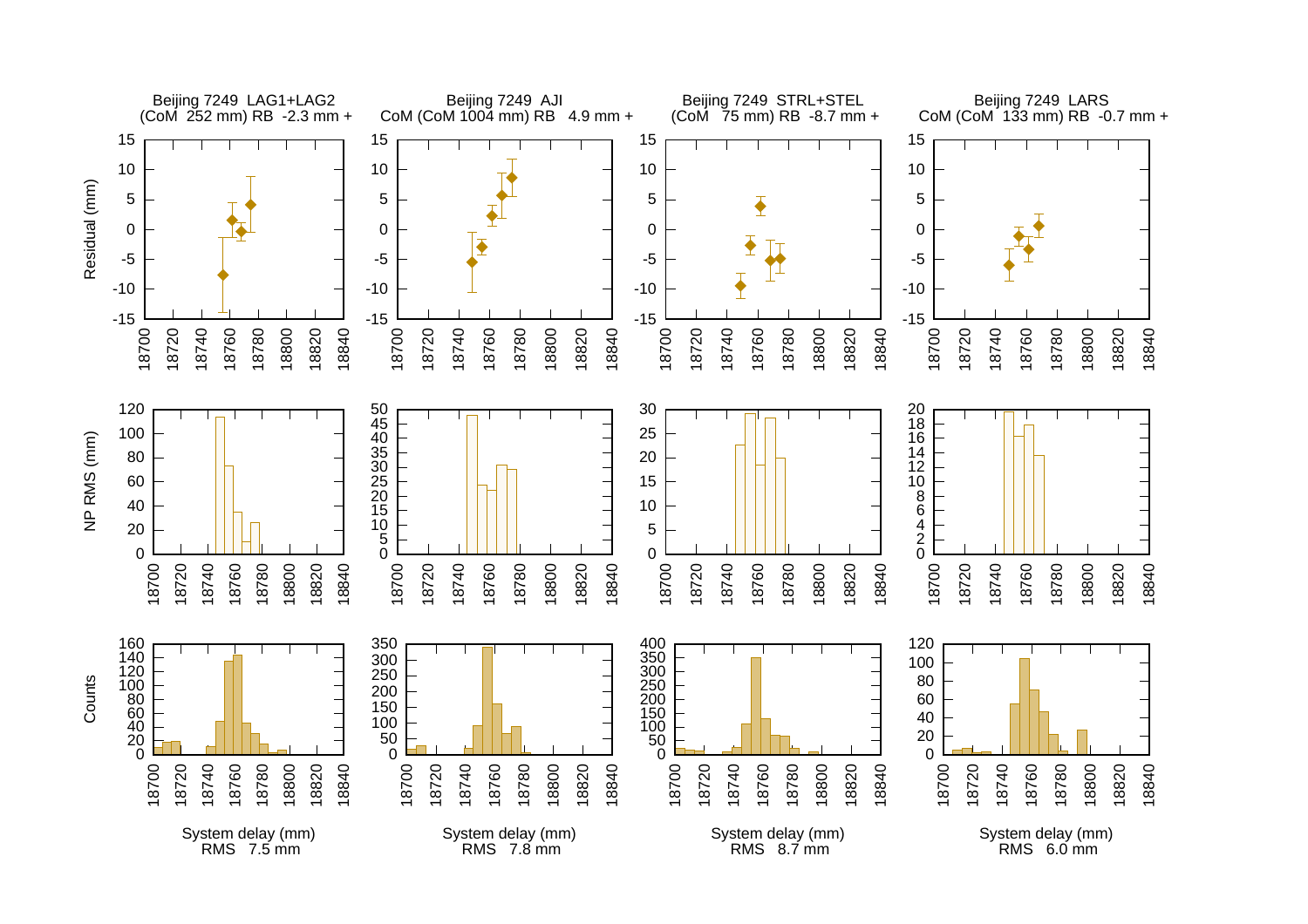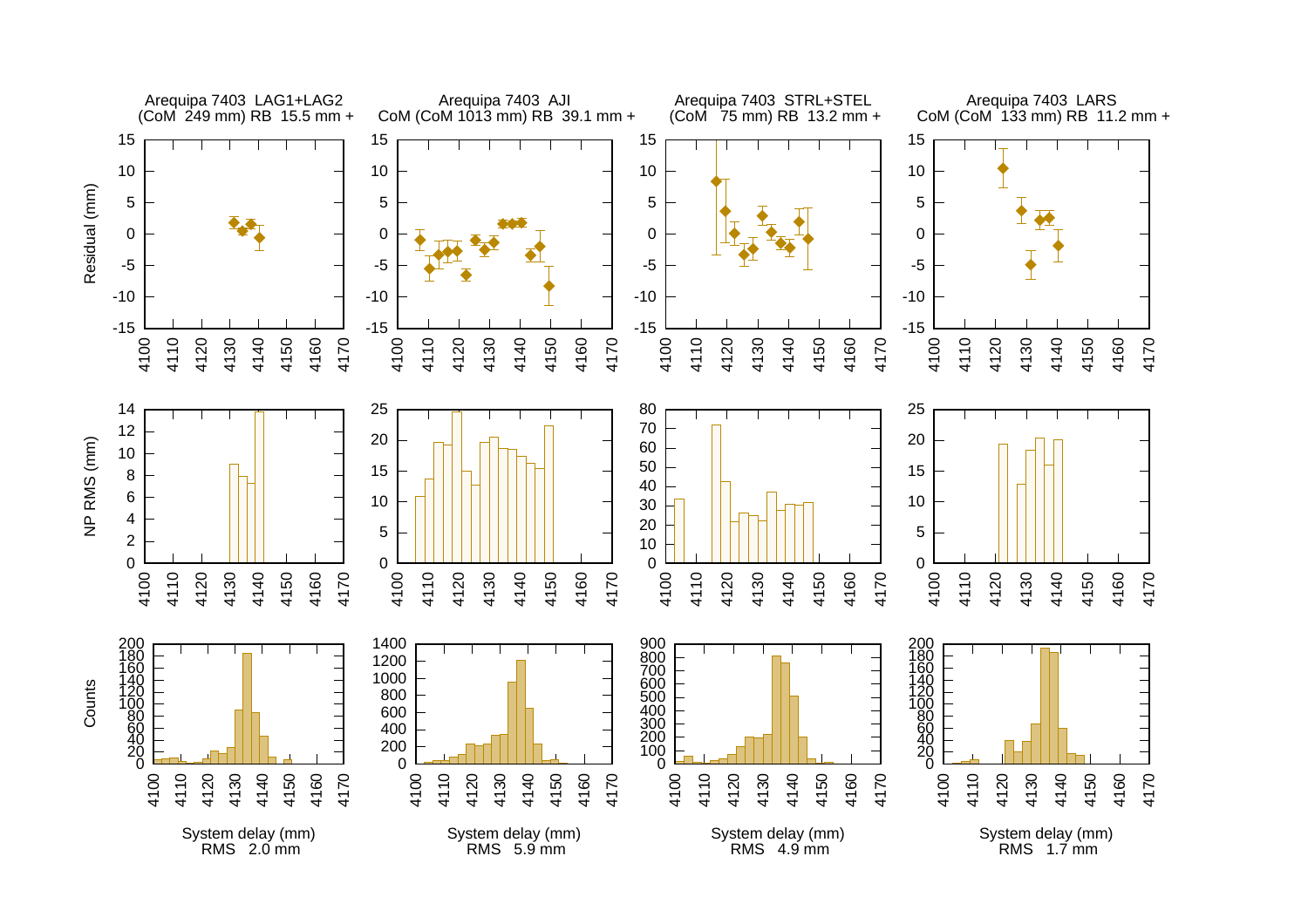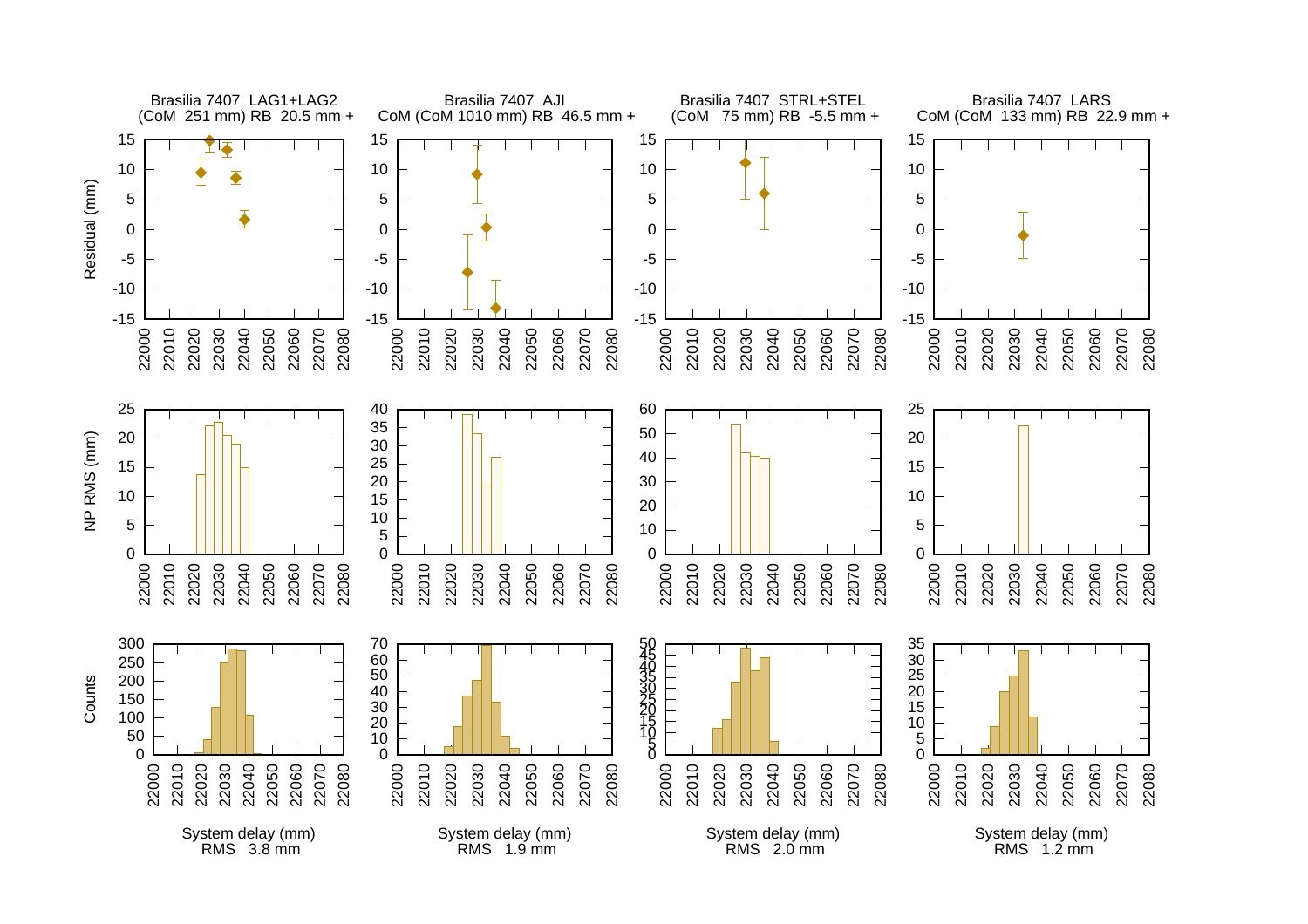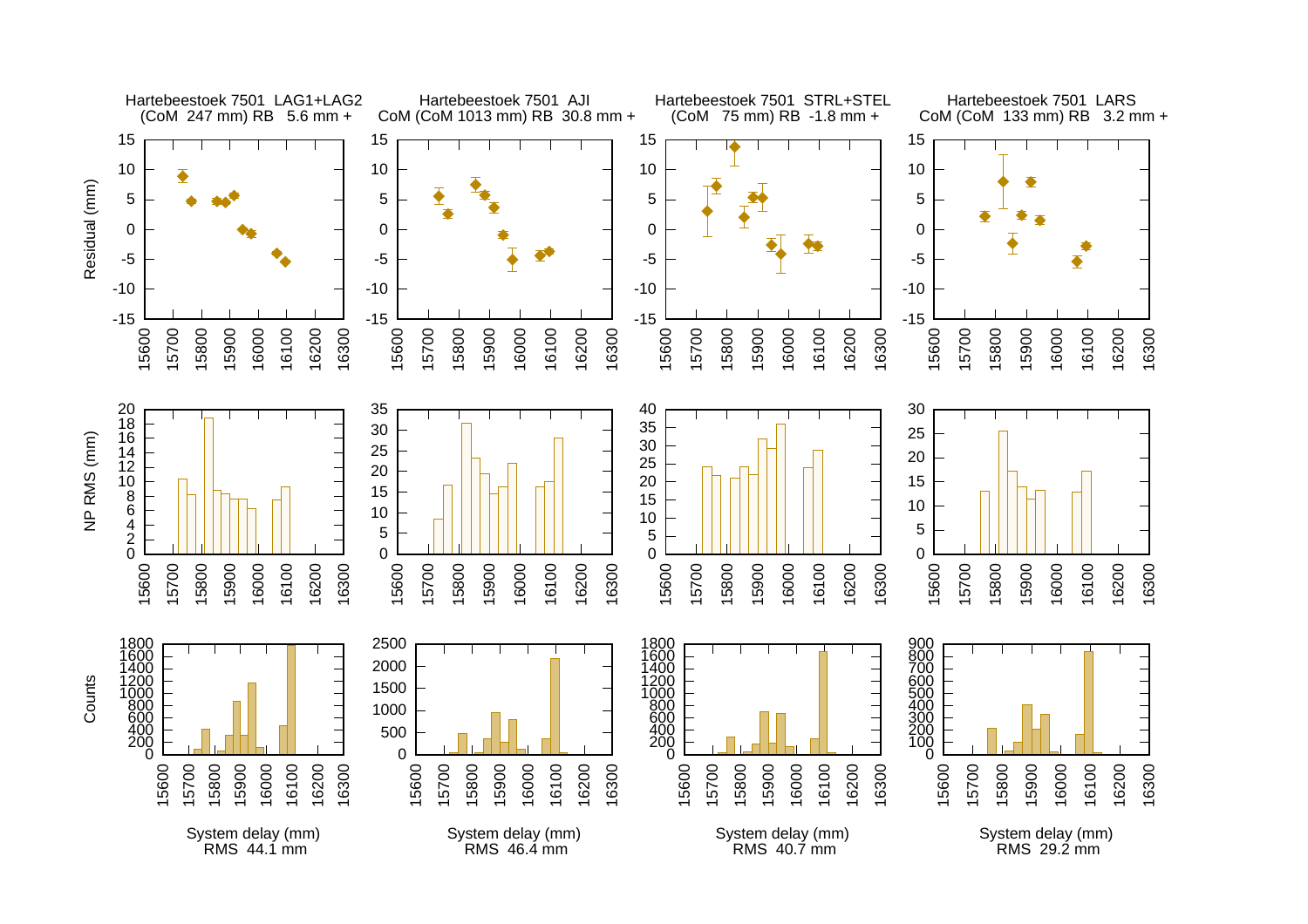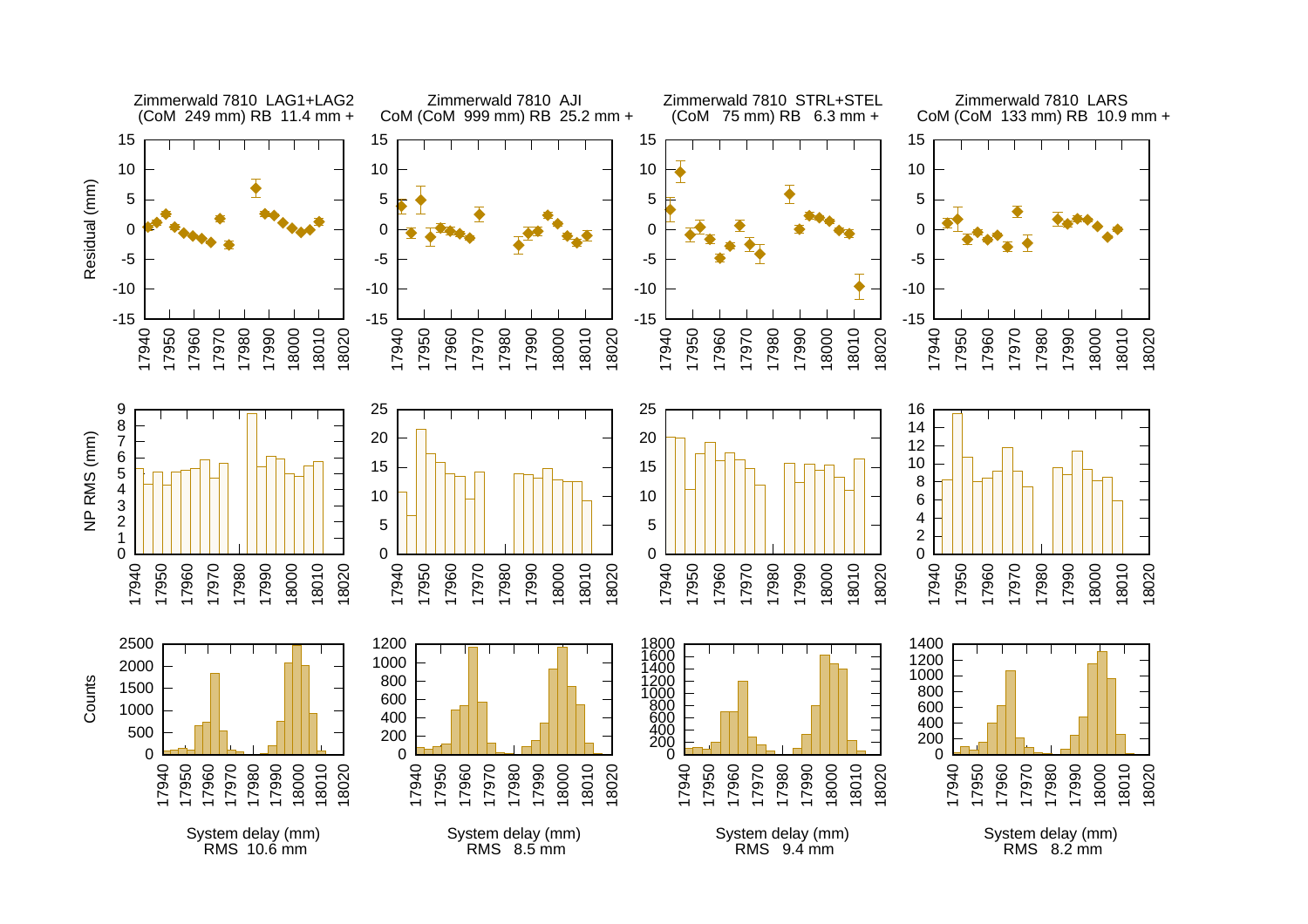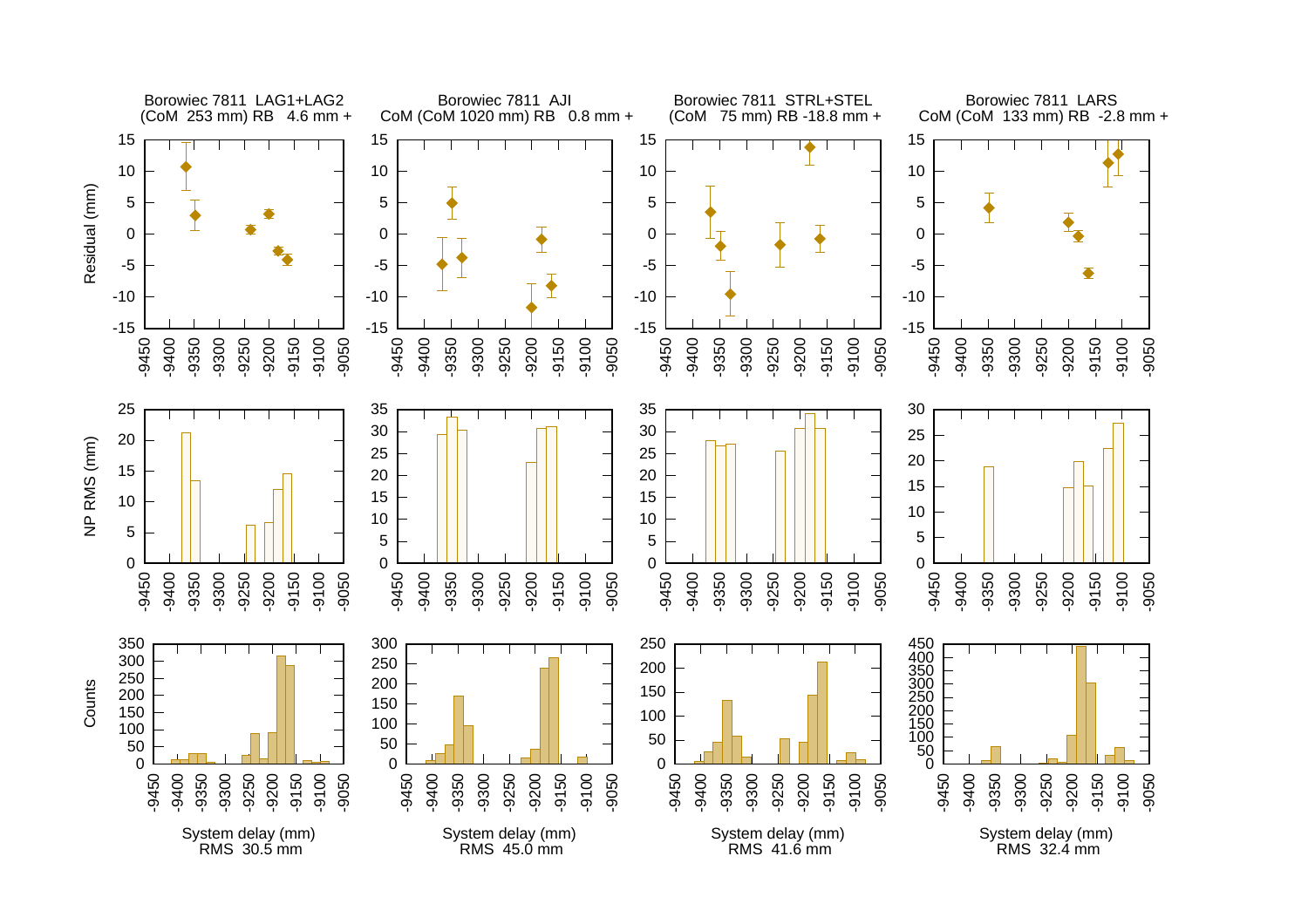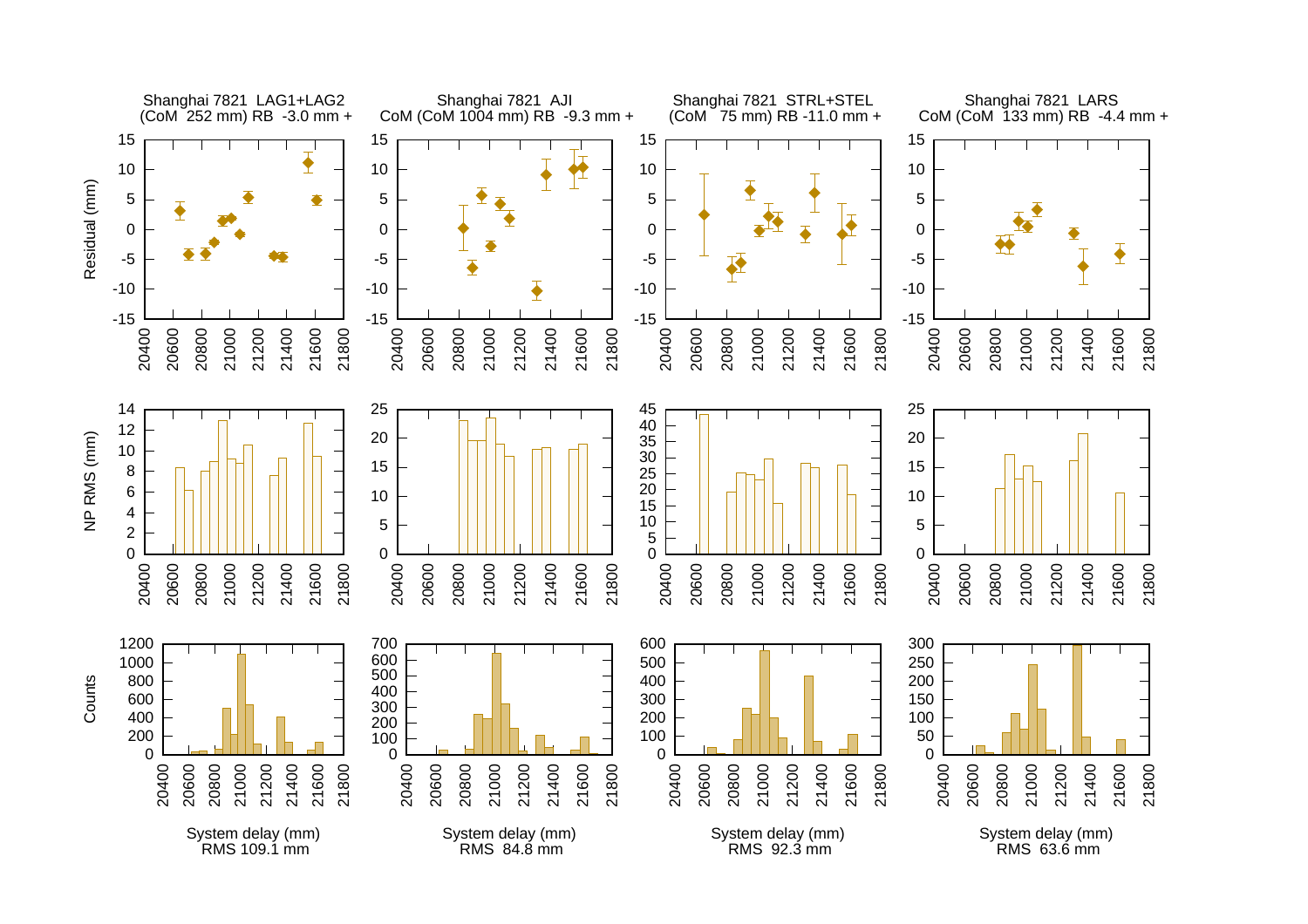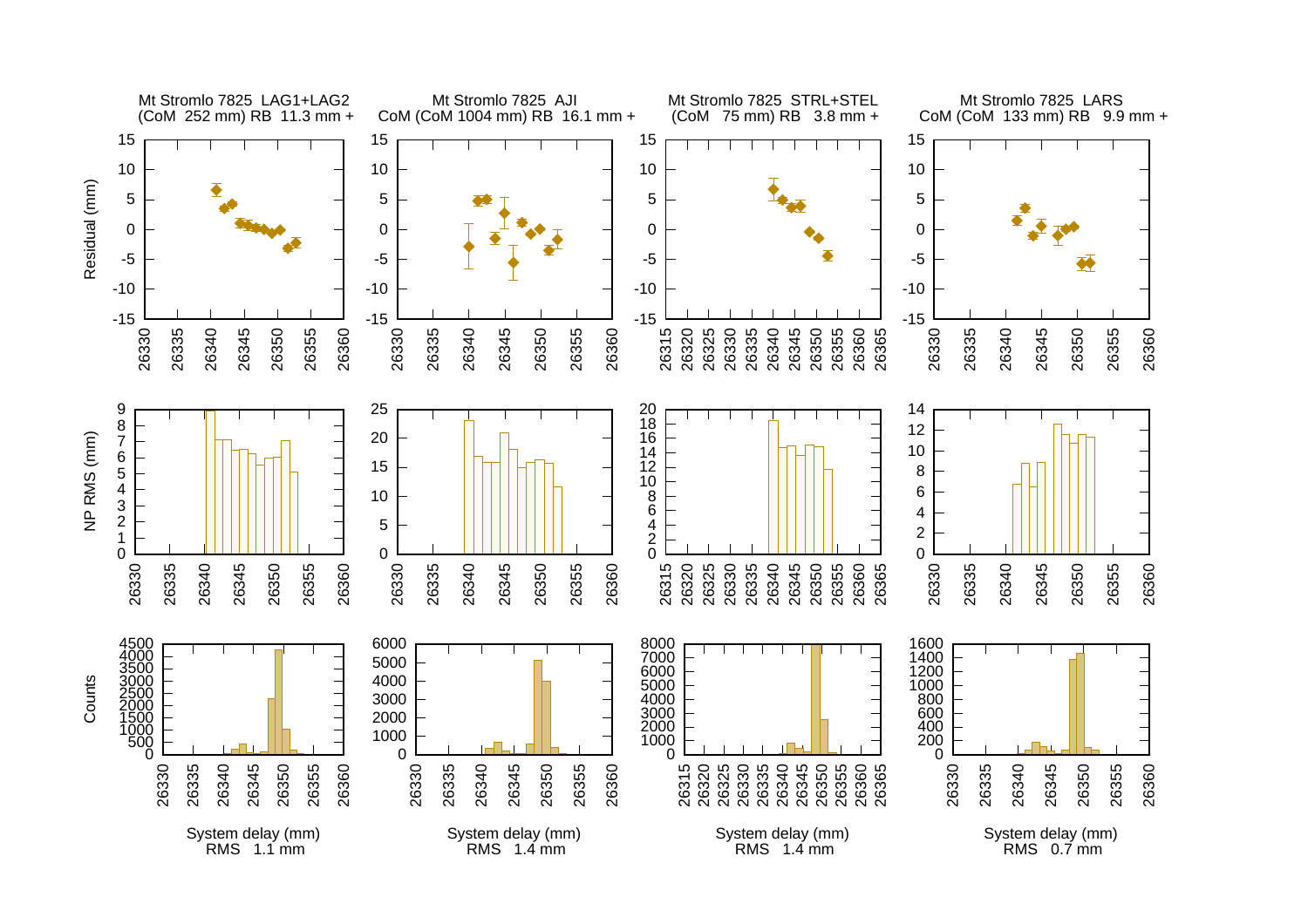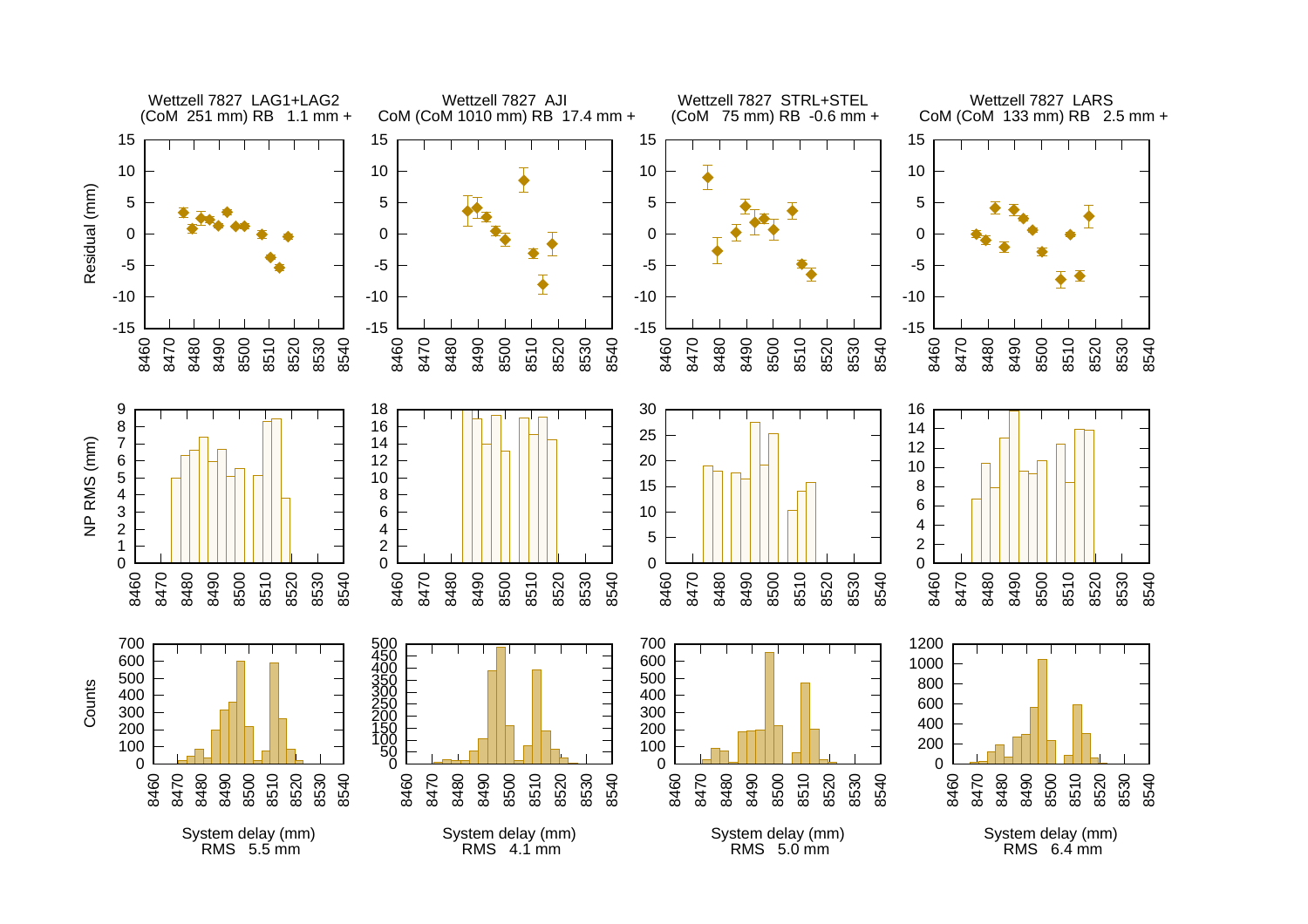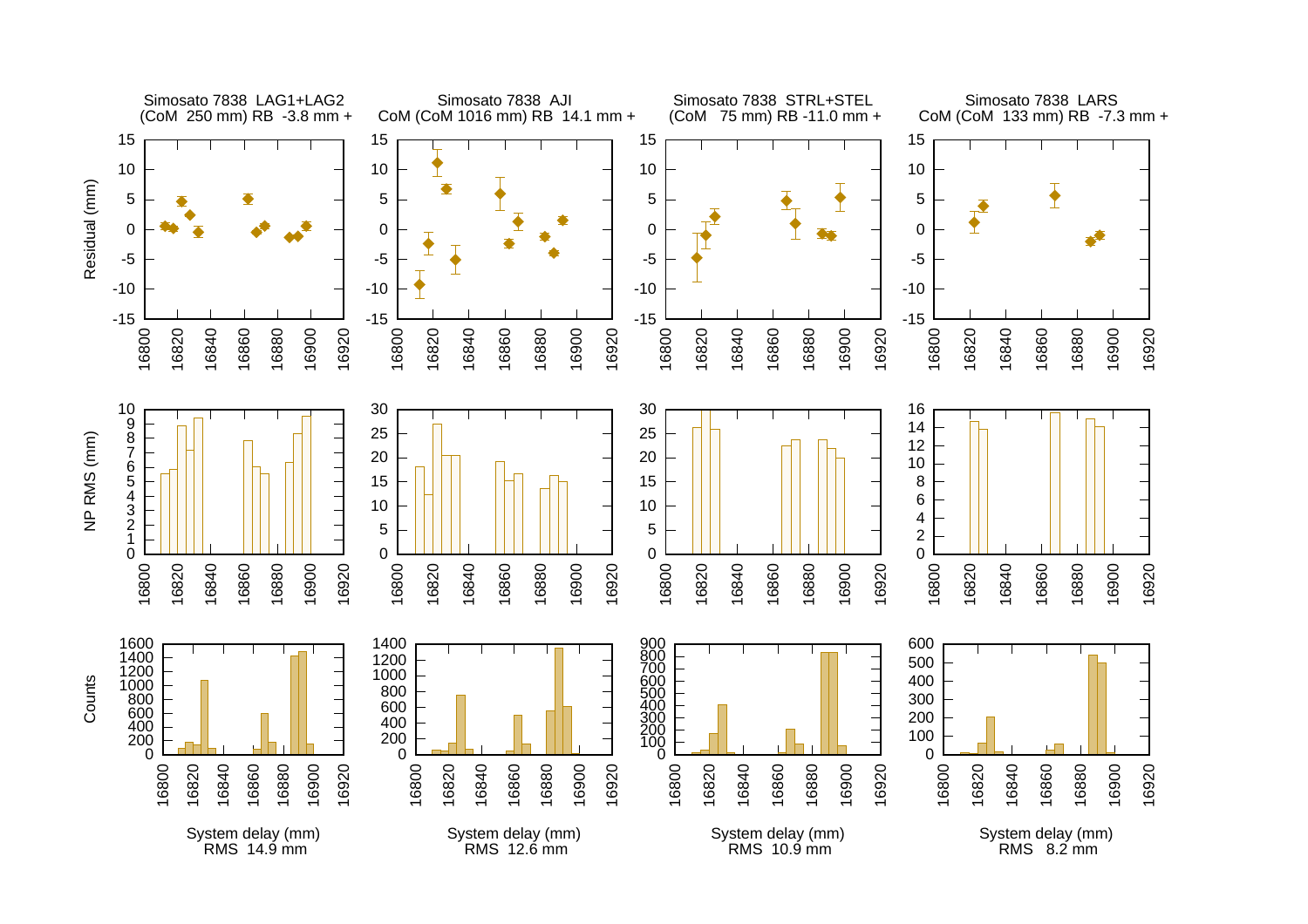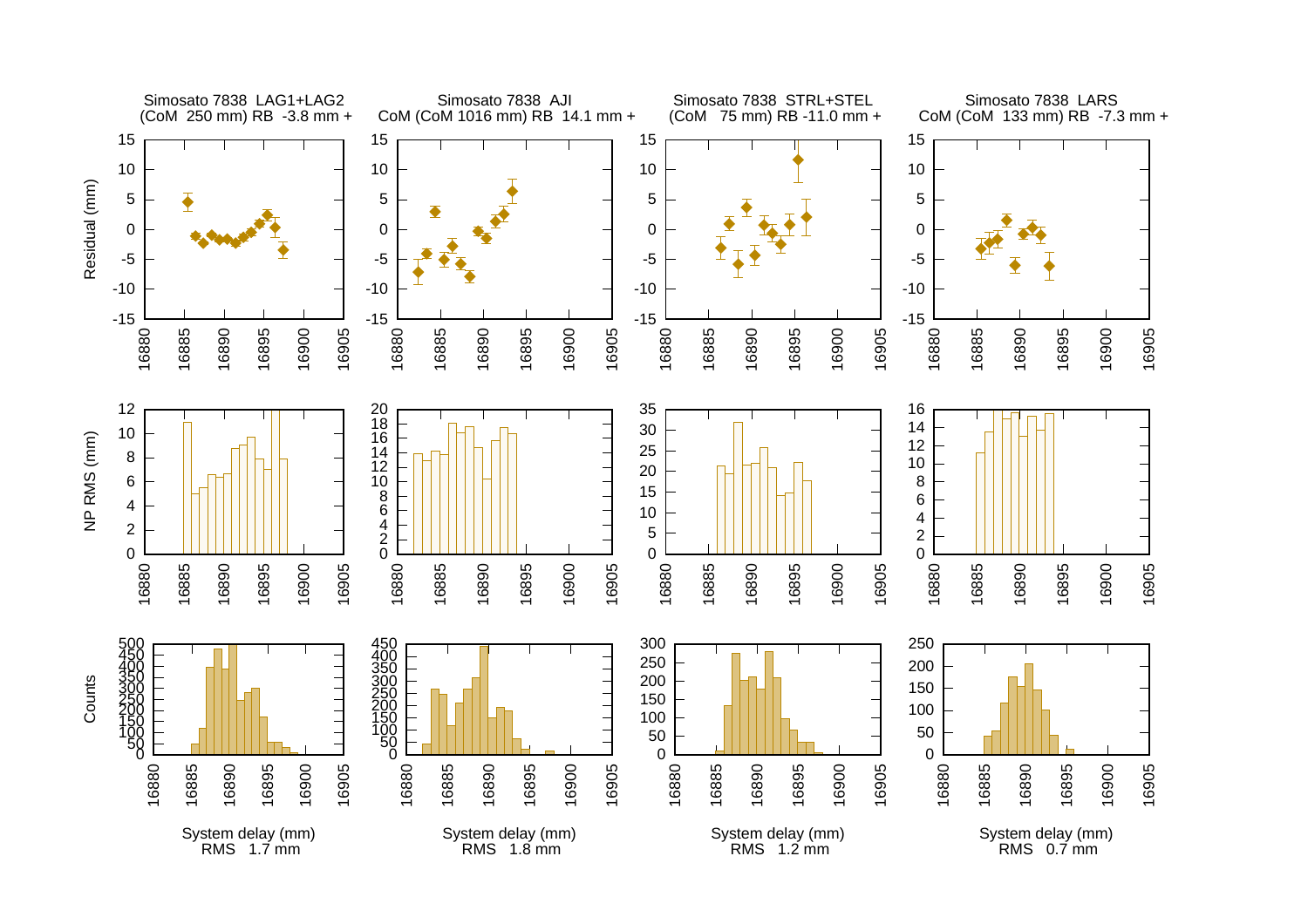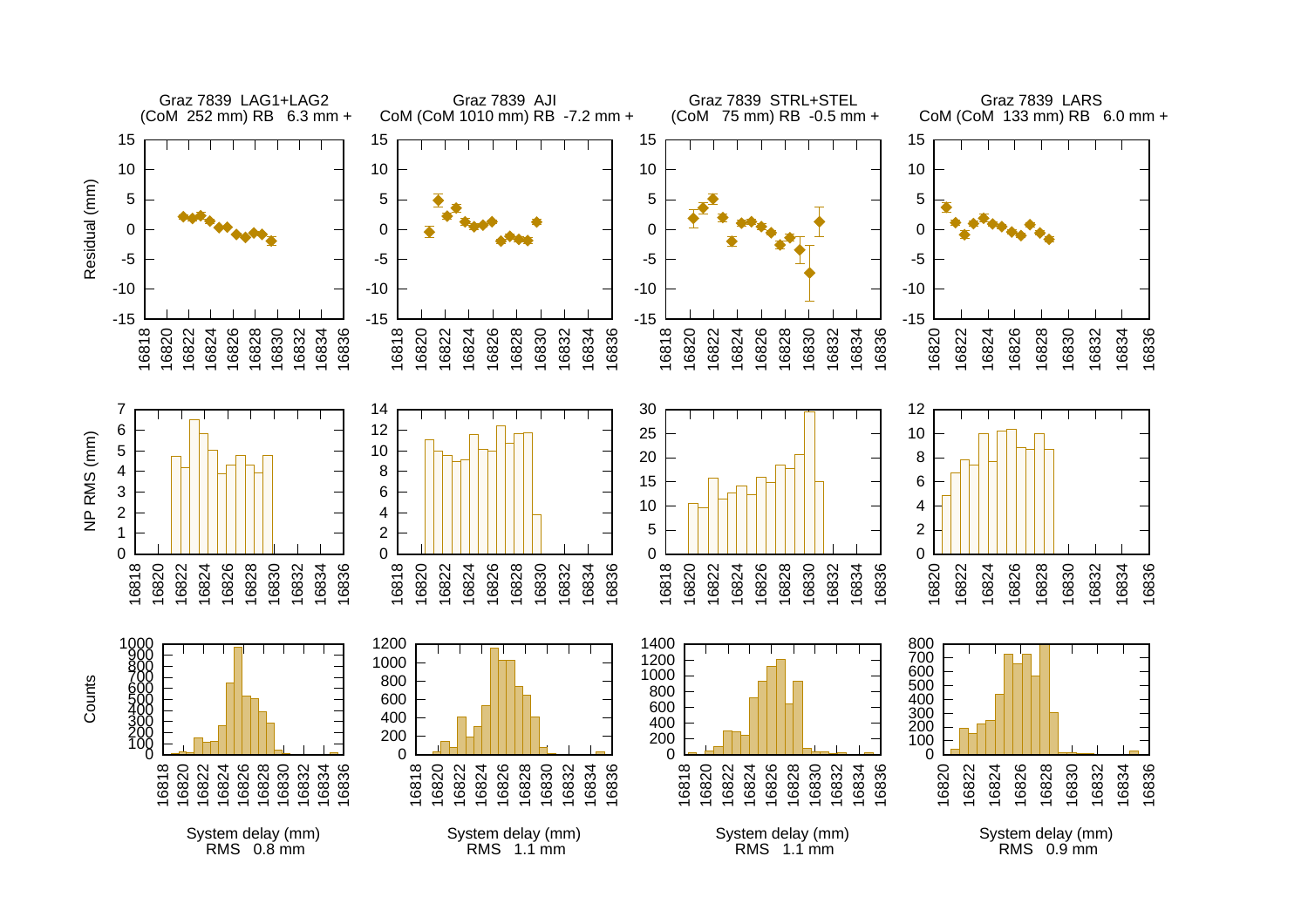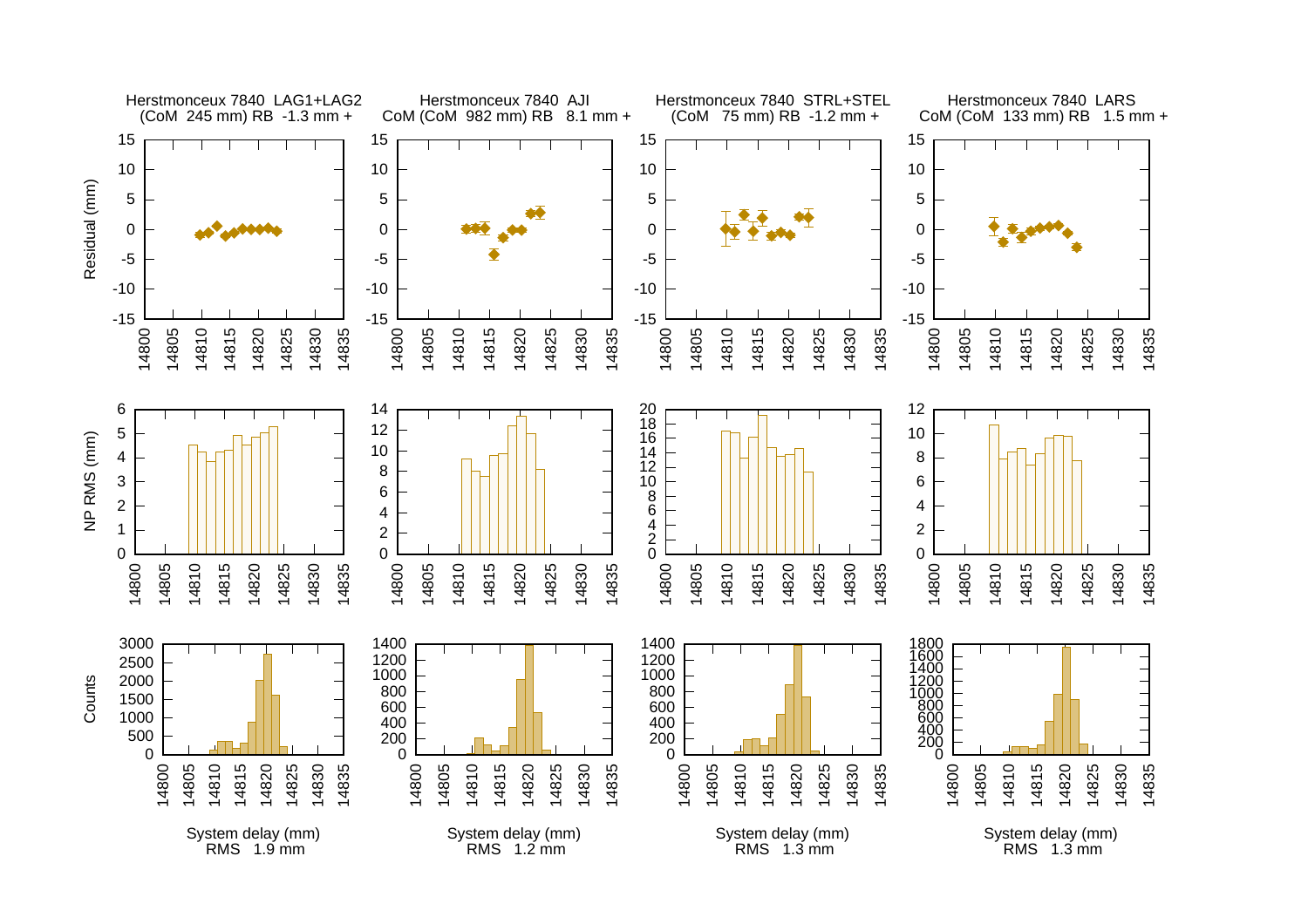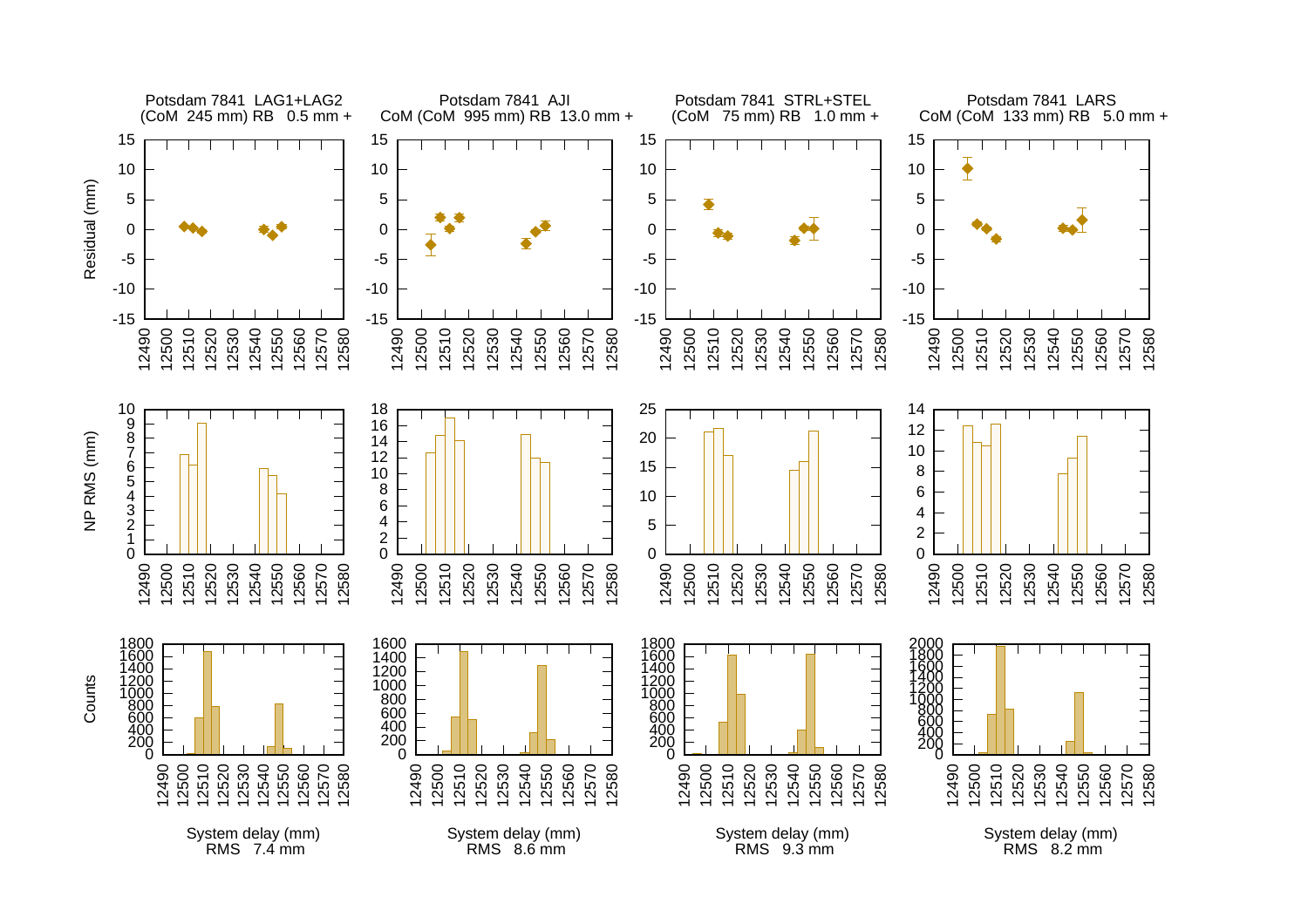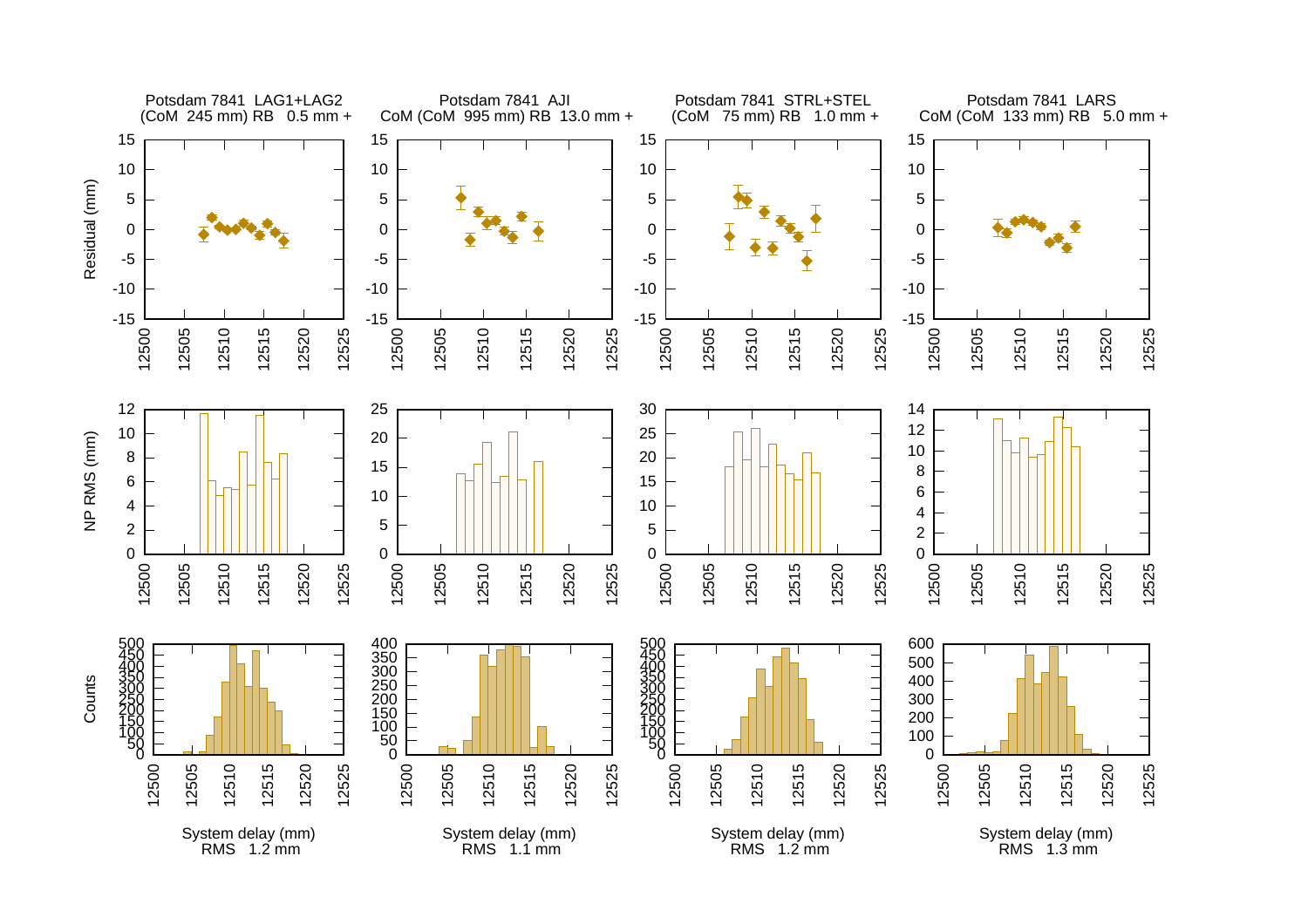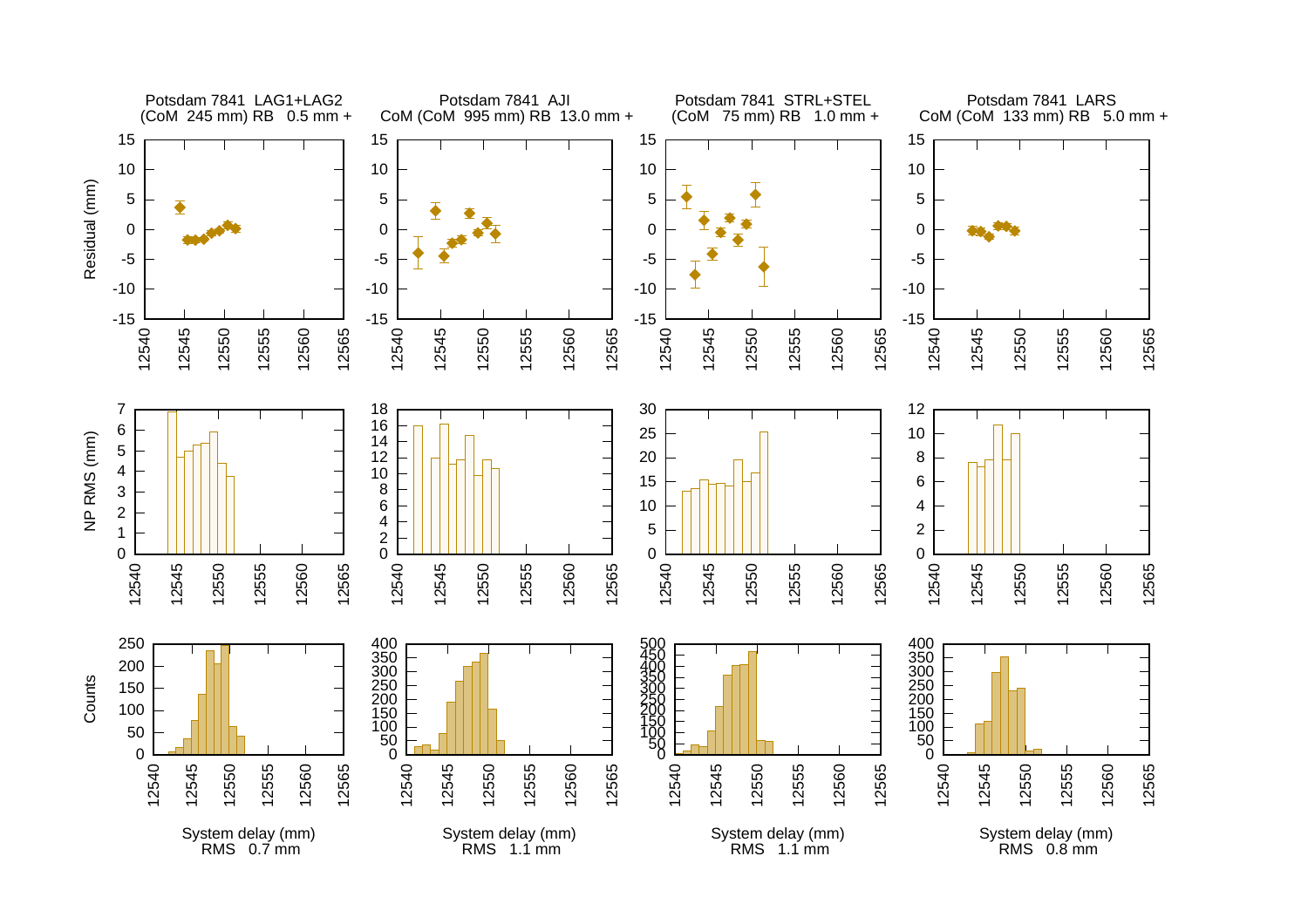![](_page_46_Figure_0.jpeg)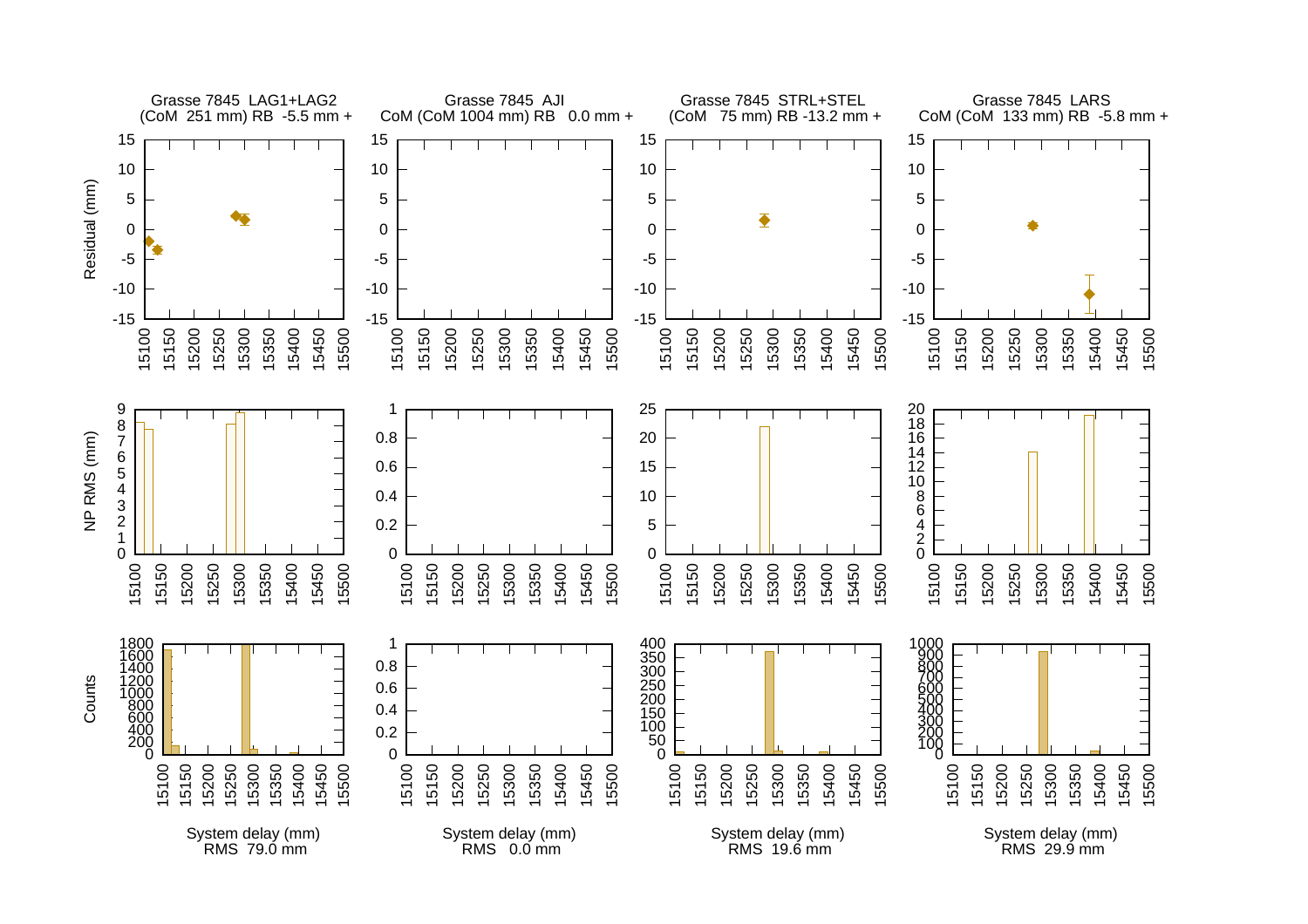![](_page_47_Figure_0.jpeg)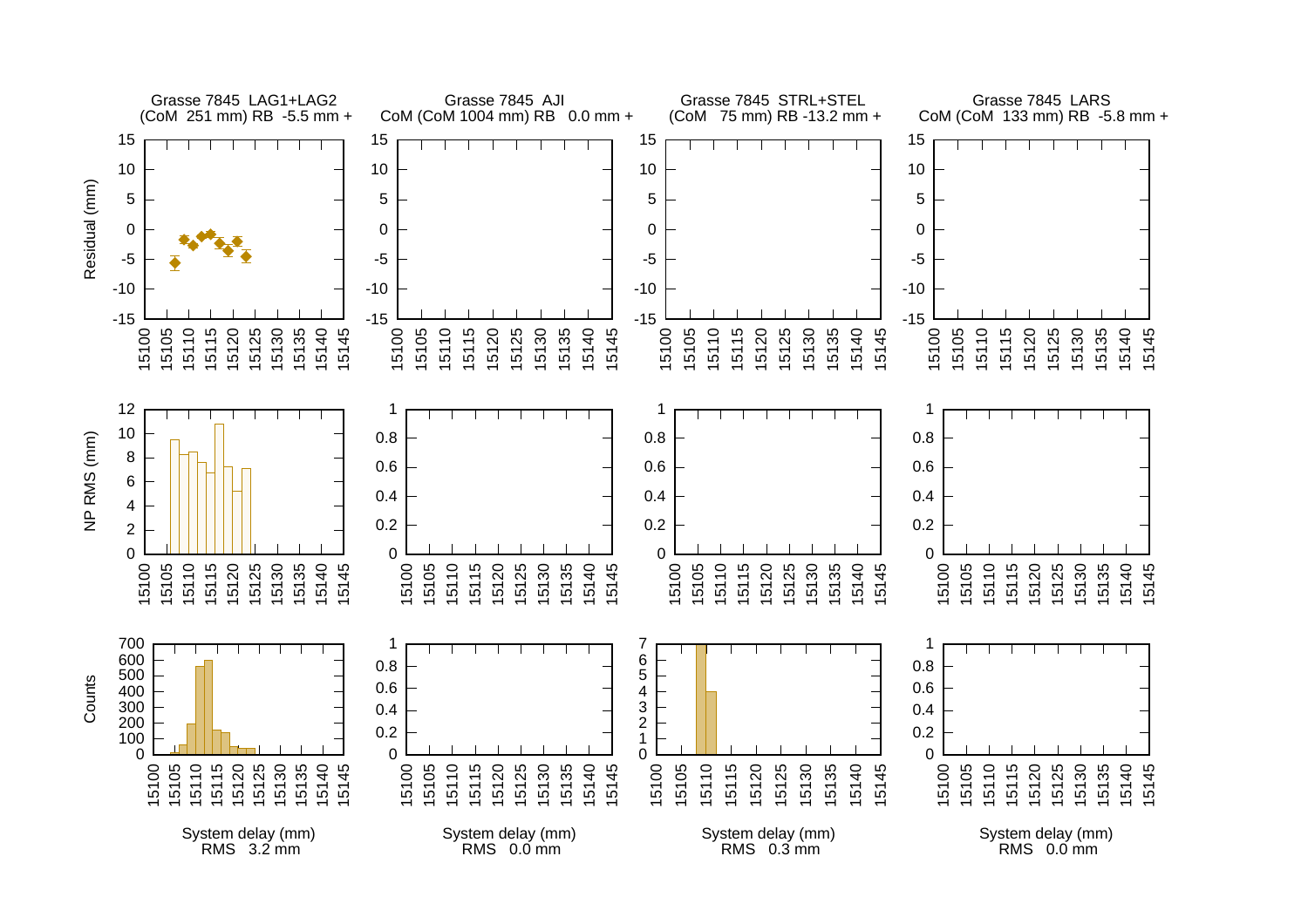![](_page_48_Figure_0.jpeg)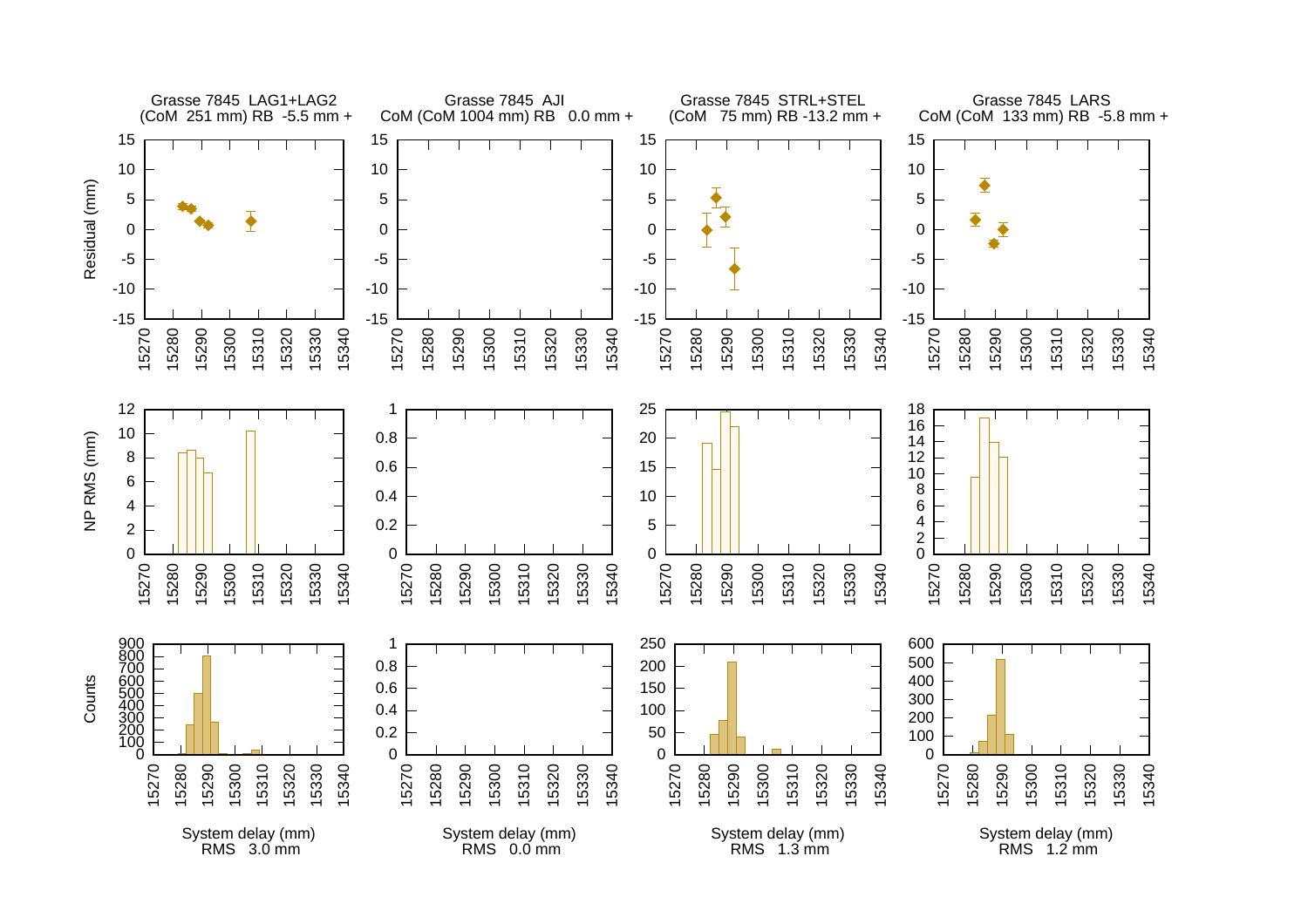![](_page_49_Figure_0.jpeg)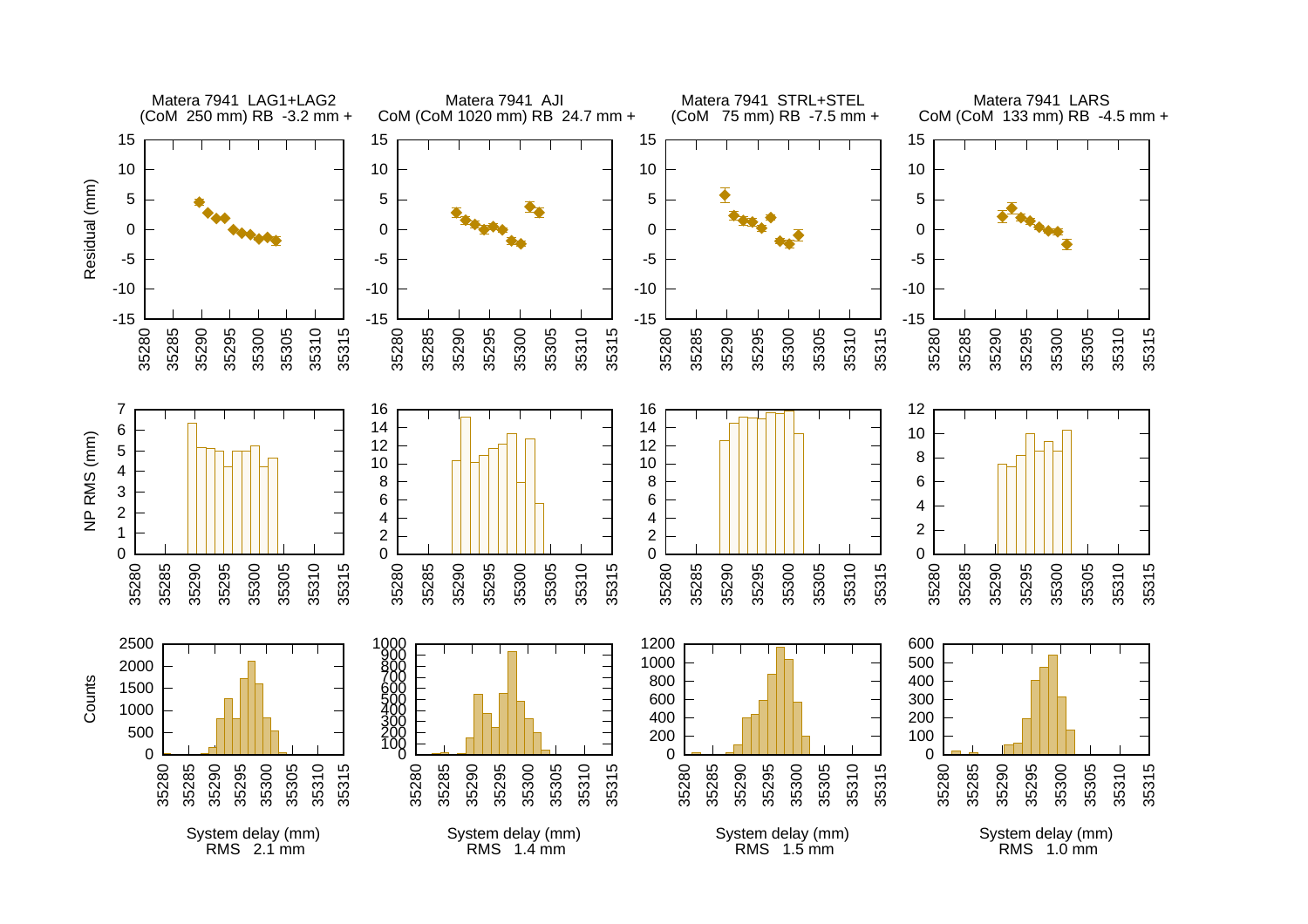![](_page_50_Figure_0.jpeg)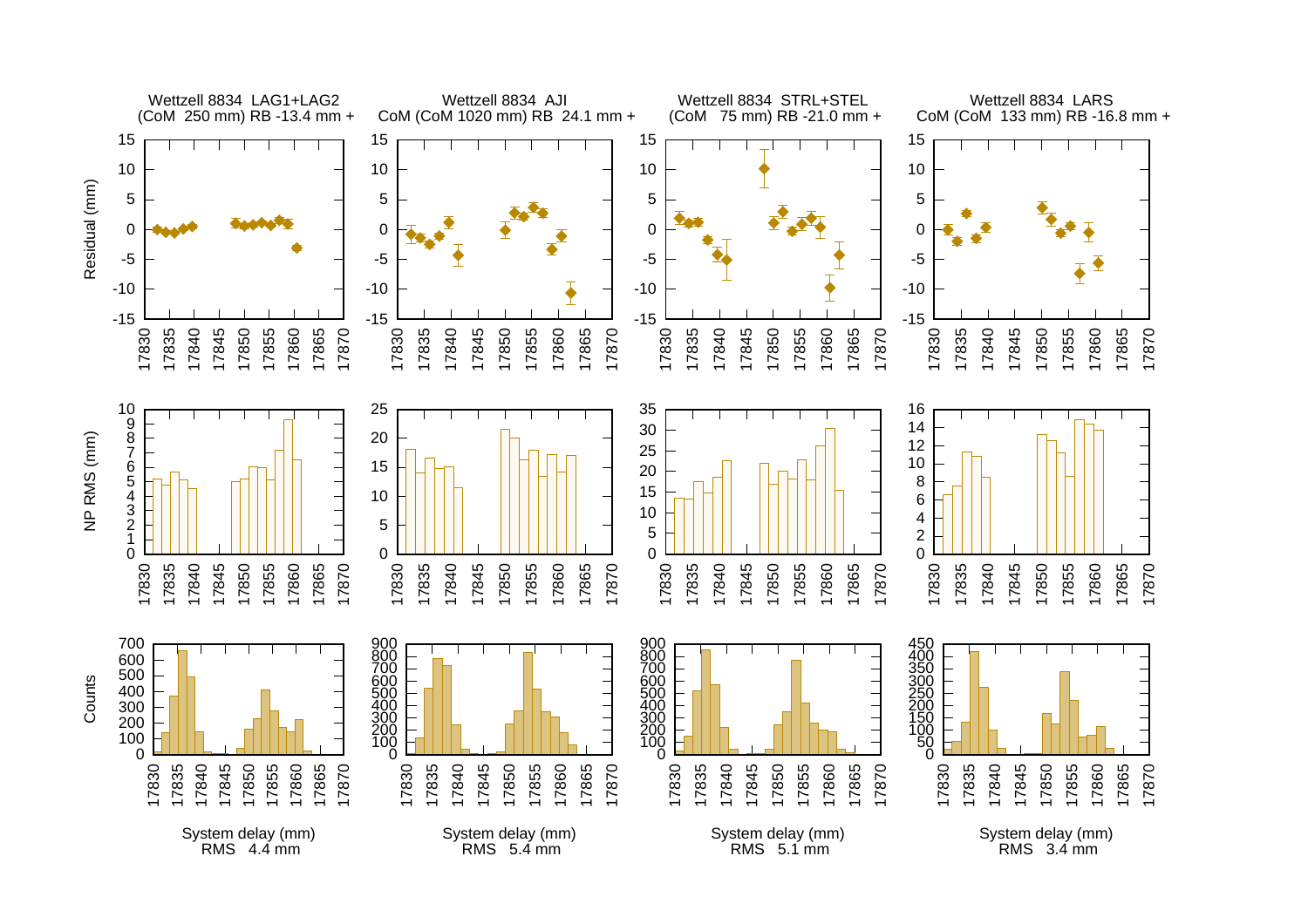![](_page_51_Figure_0.jpeg)